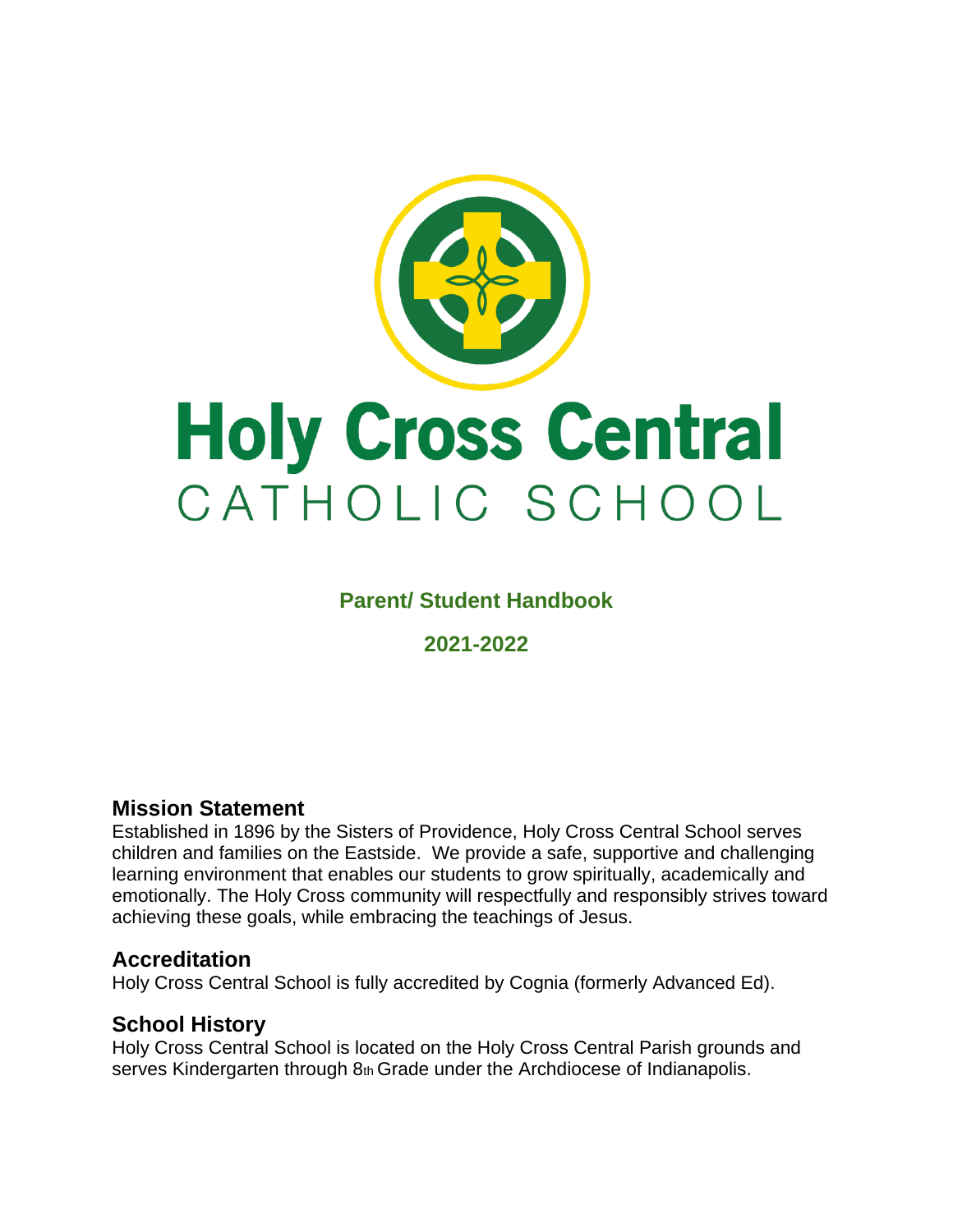# **ADMISSIONS POLICY**

#### **Non-Discrimination**

The School Board and Administration establish policies for admission of Catholic and non-Catholic students in alignment with Archdiocesan policies. Catholic schools administered under the authority of the Archdiocese of Indianapolis comply with those constitutional and statutory provisions as may be specifically applicable to the schools which prohibit discrimination on the basis of race, ethnicity, color, sex, age, disability, or national origin in the administration of their educational, personnel, admissions, financial aid, athletic and other school administered programs. This policy does not conflict with the priority given to Catholics for admission as students. This policy also does not preclude the ability of the school to undertake and/or enforce appropriate actions with respect to students who publicly advocate any practices or doctrines that are inconsistent with the religious tenets of the Catholic Faith. Catholic schools have not been, nor shall they become, havens for those wishing to avoid social problems confronting them in the public sector.

Children entering Kindergarten must be five (5) years of age by August 1st. All new students seeking admissions to Holy Cross Central School will be evaluated based upon current standardized testing, report cards, and other relevant information from the school last attended. **All students are taken on a probationary status for one semester to ensure that Holy Cross Central School can meet the student's educational needs.** This period is also used for the student to prove him/herself socially, academically, and behaviorally. If during this period there are problems, a student may be asked to withdraw his/her attendance at Holy Cross Central School.

## **Enrollment Process and Lottery Procedures**

Enrollment in the school will be open to all students in which resources are available to fit the needs of the child. Guaranteed space will be given to students enrolled and admitted the prior year and priority will be given to siblings of students already enrolled prior to the close of open enrollment if there is an open spot.

The school will hold an open enrollment period for a specific two-week period in March. If fully completed applications exceed the number of spaces available, the last business day of the open enrollment period will be the deadline for applications to be drawn by a random selection lottery process.

Applications will be available in the School Office on school days during school hours. School staff will email, mail, or fax applications upon request. Complete applications received after the open enrollment period closes, but before the lottery, will not be eligible to participate in the lottery, but will be added to the end of the waiting list created at the time of the lottery.

A random selection lottery process will be held within four weeks of the close of open enrollment. The school will notify all applicants of the public drawing's time and place. Names will be drawn until all classroom seats are filled, then a waiting list will be established, in the order in which they were drawn, to fill openings during the school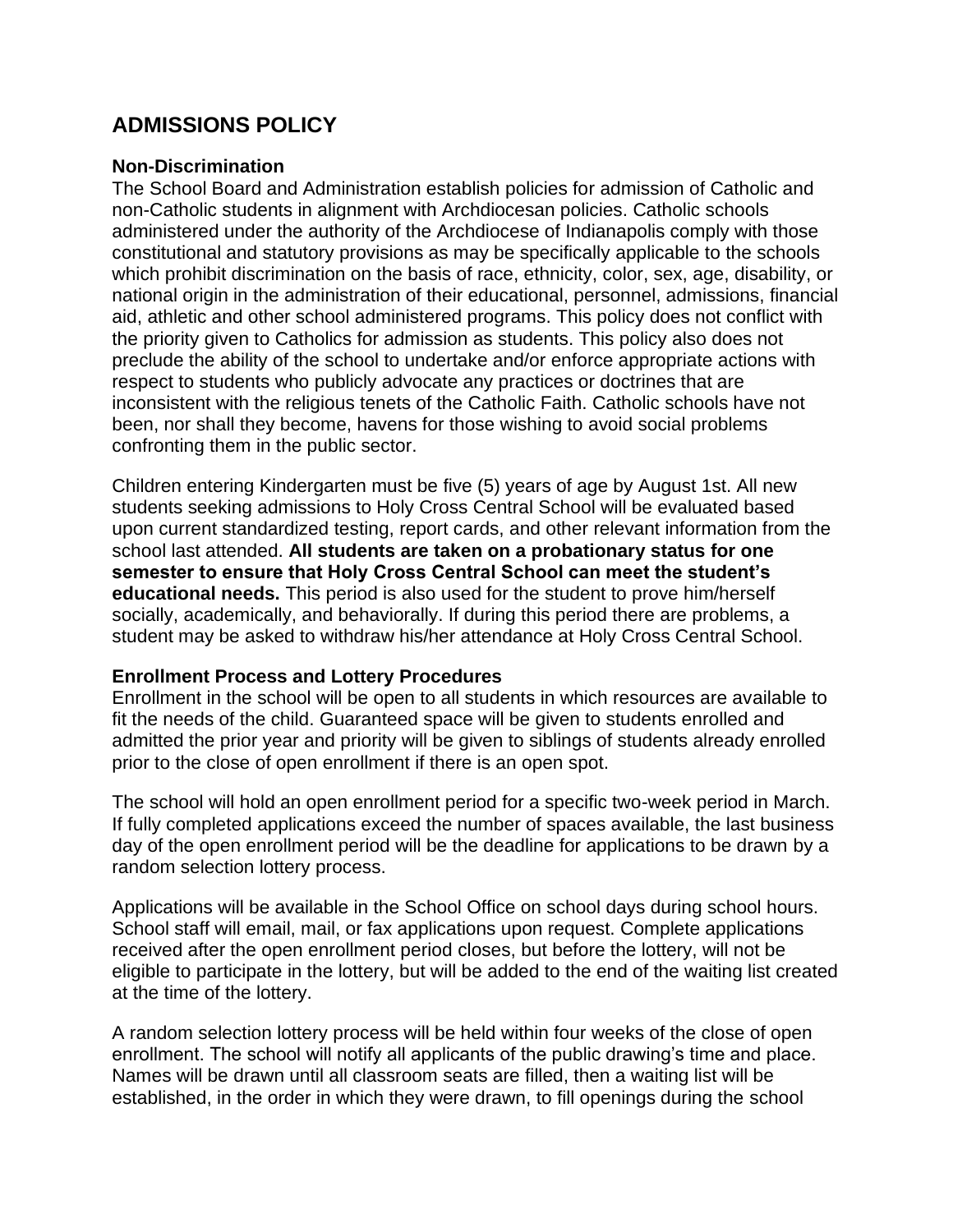year for which the student applied. After all eligible names are drawn; the names of applicants who filed after the close of open enrollment will be added. Applications received after the deadline will be added in the order in which they were received.

Applicants on the waiting list must resubmit an application for the year during the open enrollment window for the next academic year. Once admitted, students will remain eligible to be admitted for successive years without having to re-enter the selection process.

# **Public Notice of Open Enrollment**

The school's open enrollment period will include some evening and weekend times to accommodate family's needs. The school will provide notice of open enrollment by:

- Mailing written notice of the open enrollment period along with an "Intent to Enroll" form to all families who have inquired about school enrollment
- Posting written notice of the open enrollment period at the school, parishes (bulletins) and at area libraries, community centers, and day care centers
- Written notices of the open enrollment period will be submitted to local media outlets.

# **PARENTAL RESPONSIBILITY**

As a Catholic School, Holy Cross Central School supports the teaching and belief that parents are the primary educators of their children. Your personal relationship with God, with each other, and the Church community will affect the way your child relates to God and others. Once you have entered a partnership with the school, we trust you to be loyal in this commitment. During these formative years, your child will need constant support from both parents/guardians and staff in order to reach his/her full potential. Mutual respect between staff members and parents will model good mature behavior and relationships. As a parent of Holy Cross Central School, you commit to the following responsibilities:

- 1. To encourage your child to obey the regulations and principles of good behavior
- 2. To support and cooperate with the school's student conduct policy
- 3. To provide adequate places for study and encourage completion of assignments
- 4. To encourage the development of your child's individual talents and interests
- 5. To build religious celebration and family prayer into your daily life
- 6. To keep the school informed of the special needs of your child
- 7. To read all communication from the school and return requested information promptly
- 8. To attend conferences and to request additional information as needed
- 9. To ensure that your child arrives and is picked up from school on time
- 10.To ensure that your child is dressed according to the dress code
- 11.To ensure that your child gets to bed early on school nights
- 12.To actively participate in school fundraiser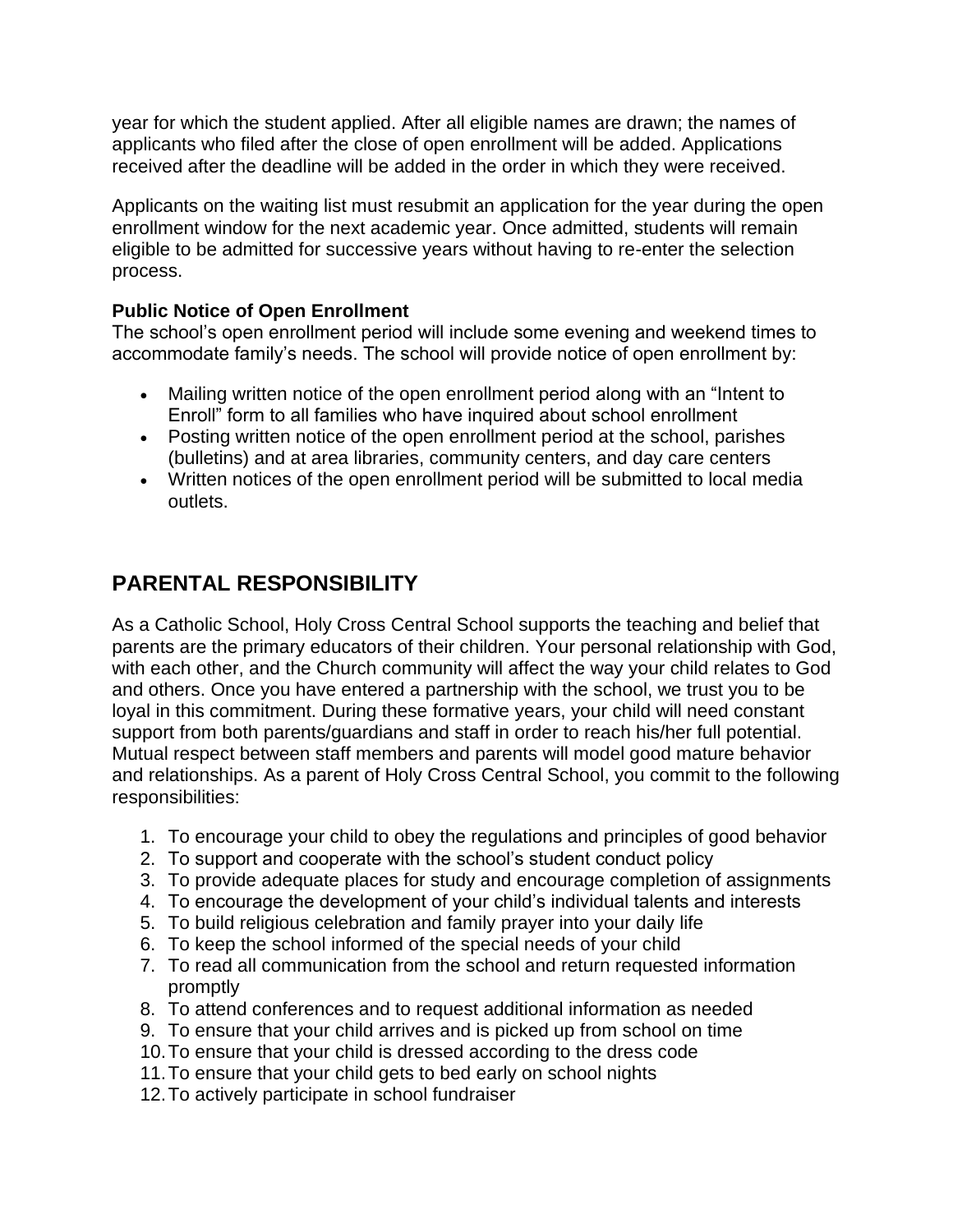- 13.To meet all financial obligations of the school
- 14.To notify the school of any changes to address or phone numbers promptly
- 15.To notify the school indicating the reason a child has been absent no later than 8:30 AM
- 16.To treat staff with respect and courtesy
- 17.To cooperate and follow all arrival and dismissal procedures

# **ACADEMICS**

## **Curriculum**

Holy Cross Central School follows the State of Indiana and the Archdiocese of Indianapolis guidelines for textbook adoption, standardized testing, and curriculum.

#### **Textbooks**

Holy Cross Central School will select textbooks that are approved by the Indiana Department of Education. Textbooks are evaluated and adopted on a rotating basis.

#### **Standardized Testing**

Holy Cross Central School follows all state guidelines in the administration of ILEARN, IREAD-3 and WIDA testing. Students in Grades 3-8 will participate in the ILEARN Test and other standardized testing. In addition to state testing, Holy Cross Central School utilizes the NWEA MAP Assessment for tracking and analyzing student growth throughout the school year. Results of these tests will be used to provide the highest quality instruction to meet your child's individual academic needs.

#### **Homework**

One of the principal means of communication between parents and the school is homework. Homework provides parents with an opportunity to follow what and how well their children are doing in school. Cooperation of parents in supervising homework is a vital element in the learning process of the student. Written work is not the sole type of homework; study and oral assignments are also given. The student should realize that homework is his/her responsibility and must be done consistently with emphasis on completeness, accuracy, and neatness. Planners will be provided to students in Grades 1-8 and students are expected to utilize them. Students are allowed one school day per excused day of absence to make up missed work.

Daily recommended times for study and homework are:

- Primary Grades (K-2): 15-30 minutes a day
- Intermediate Grades (3-5): 30-60 minutes a day
- Middle School Grades (6-8): 45-90 minutes a day

## **Field Trips**

The teachers at Holy Cross Central School strive to provide experiences which show that learning and growth are continuing parts of life. Field trips expose students to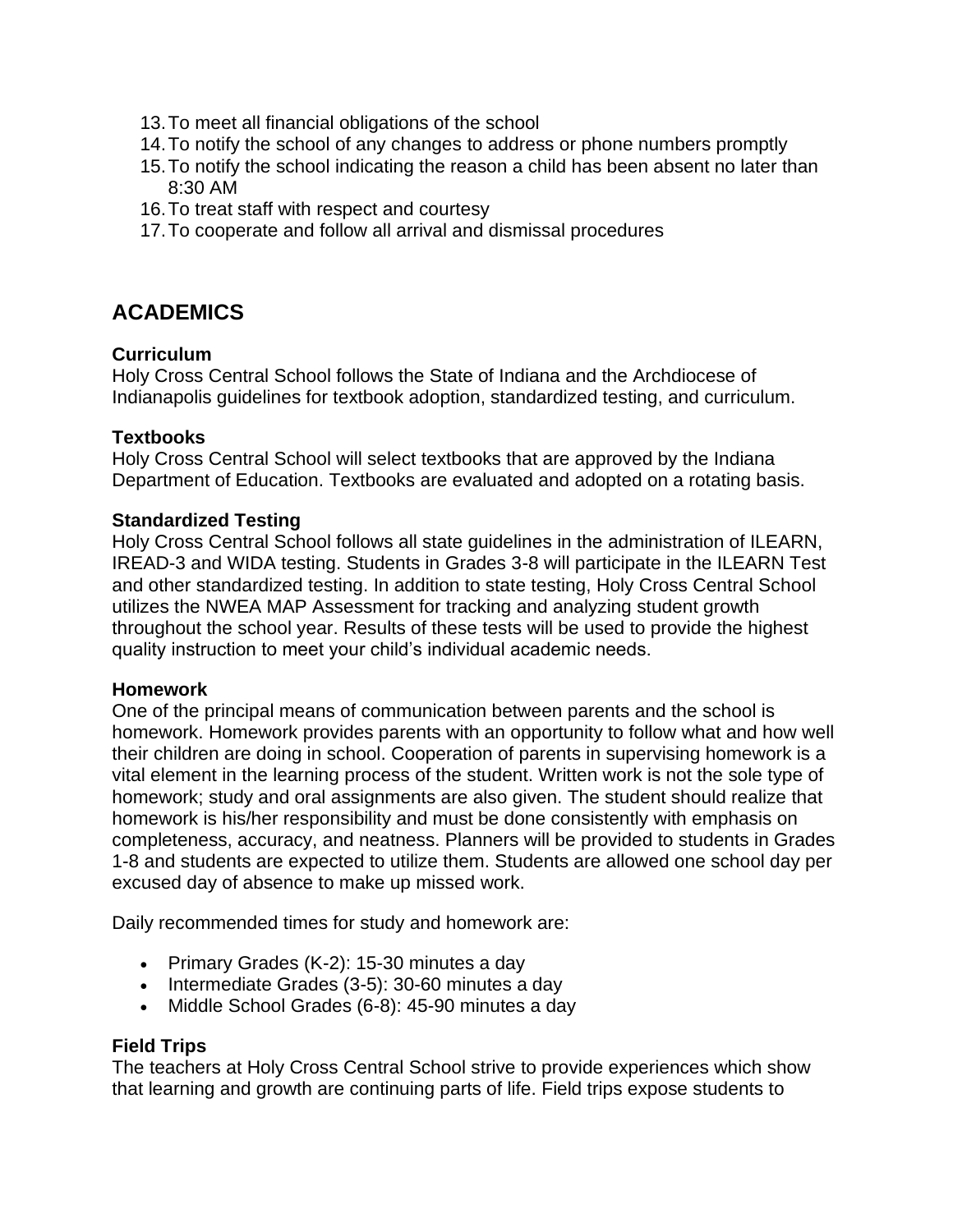aspects of the world and life that cannot be brought into the classroom. The school will work to schedule academically focused field trips for each grade. Field trip participation requires parent/guardian signed permission slips for each student. This is completed through Google Forms. Certain field trips may require fees, which will be communicated to families in advance. The school conduct policy applies to all field trips. Individual student participation may be restricted or denied due to behavior and/or academic concerns.

## **Religious Instruction**

Holy Cross Central School is part of the Archdiocese of Indianapolis. Religion is taught at each grade level and spirituality is part of everyday life. Students receive instruction in Scripture, Catholic Traditions and history, as well as Sacramental preparation. The sacramental life of the children of the Catholic Tradition is an important component of the religion program. The Sacraments of Reconciliation and Eucharist are only conferred to students baptized in the Roman Catholic Tradition. Parents of children who are Catholic are required to be active partners in the preparation of their children for these Sacraments. School Mass is held weekly on Thursday morning at 8:30am and on special religious observations. Parents are welcome to attend. Students in Grades 5 and 8 participate in the ACRE Assessment, generally taken in February to track knowledge of the Catholic faith and teachings. Prayer is an important part of the day. Prayers are said as a school community in the morning, with meals, and at daily dismissal.

Regardless of religious belief or affiliation, all Holy Cross Central School students are expected to participate in prayer and other religious celebrations, especially Mass, in a reverent and respectful manner. Participation includes reciting prayer, showing reverence, and other appropriate actions for specific celebrations.

## **Title One Program/Resource Programming**

Holy Cross Central School students who qualify may receive assistance from the Title 1 Program through Indianapolis Public Schools (IPS). Title 1 teachers are hired by IPS to work at Holy Cross. If a student is selected for the Title 1 Program, it is the expectation that they will participate fully in the program. While a part of the Title 1 Program, students will follow all school rules and expectations.

Holy Cross Central School works with the IPS Special Education Department to provide necessary testing and guidance for academics, speech and other areas that affect learning. Students who qualify for an Individual Education Plan for academics will receive additional services based on their area of need. If a student requires occupational, speech, or other specialized therapy he/she may receive therapy through IPS.

WIDA Assessment Management System is utilized to support academic language development and academic achievement for linguistically diverse students. Testing through WIDA gives educators a standardized level of language development for new language learners. The scores received through testing are then used to determine areas of need for the student language development.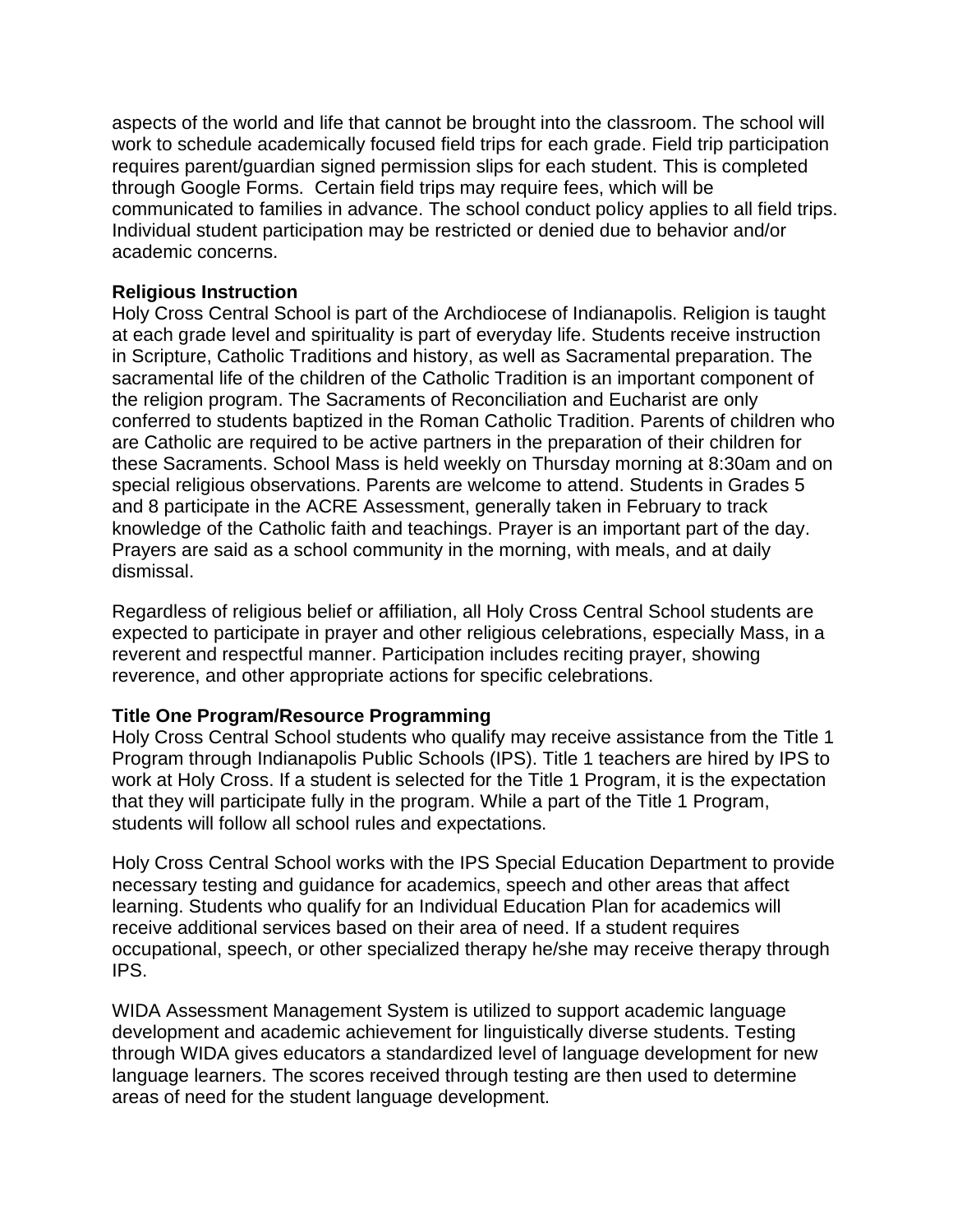#### **Library Services**

Holy Cross Central School is a shared partner of the Indianapolis-Marion County Public Library's Shared System. The Shared System is part of the library's public computer catalog. All books have been cataloged and bar-coded. Students can request books, CDs, and videos online from any library in the city, with delivery made to the school.

The school library is a key element in the education program. Because reading is so important to the success of all students, the school does not limit the number of books a student can check out. Students are responsible for the books, CDs, and videos they check out on their library cards. If something is damaged or lost, students are required to pay for a replacement. Students may not check out any new items if they have something overdue or lost.

The school librarian has the right to refuse a student request from the IPL Shared System based on the content of the material, including, but not limited to content that is not age-appropriate or not aligned with Holy Cross's Catholic school values.

# **EVALUATION OF STUDENT PROGRESS**

Holy Cross Central School is committed to the development of the whole child. Teachers and staff evaluate student learning of grade level standards and skills as well as interpersonal skills / relationships, problem solving, creativity, spiritual practices and physical development. When letter grades are given, the following scale will be utilized:

## **Archdiocesan Grading Scale (4th-8th Grade)**

A 93%-100%

B 85%-94%

C 76%-85%

- D 70%-75%
- F 69% or below

Students in Grades Kindergarten – 3rd receive grades of Exemplary, Mastery, Partial Mastery, Non-Mastery in subjects standards.

## **Parent/Teacher Communication**

Parent/Teacher communication is extremely important. Teachers will contact a parent if he/she has concerns about a student. Please be sure that all phone numbers on file are current and update these as often as applicable. If a parent/guardian has a concern, or if a problem arises, parents are advised and encouraged to contact the teacher as soon as possible. Unannounced interruptions in the classrooms interfere with the learning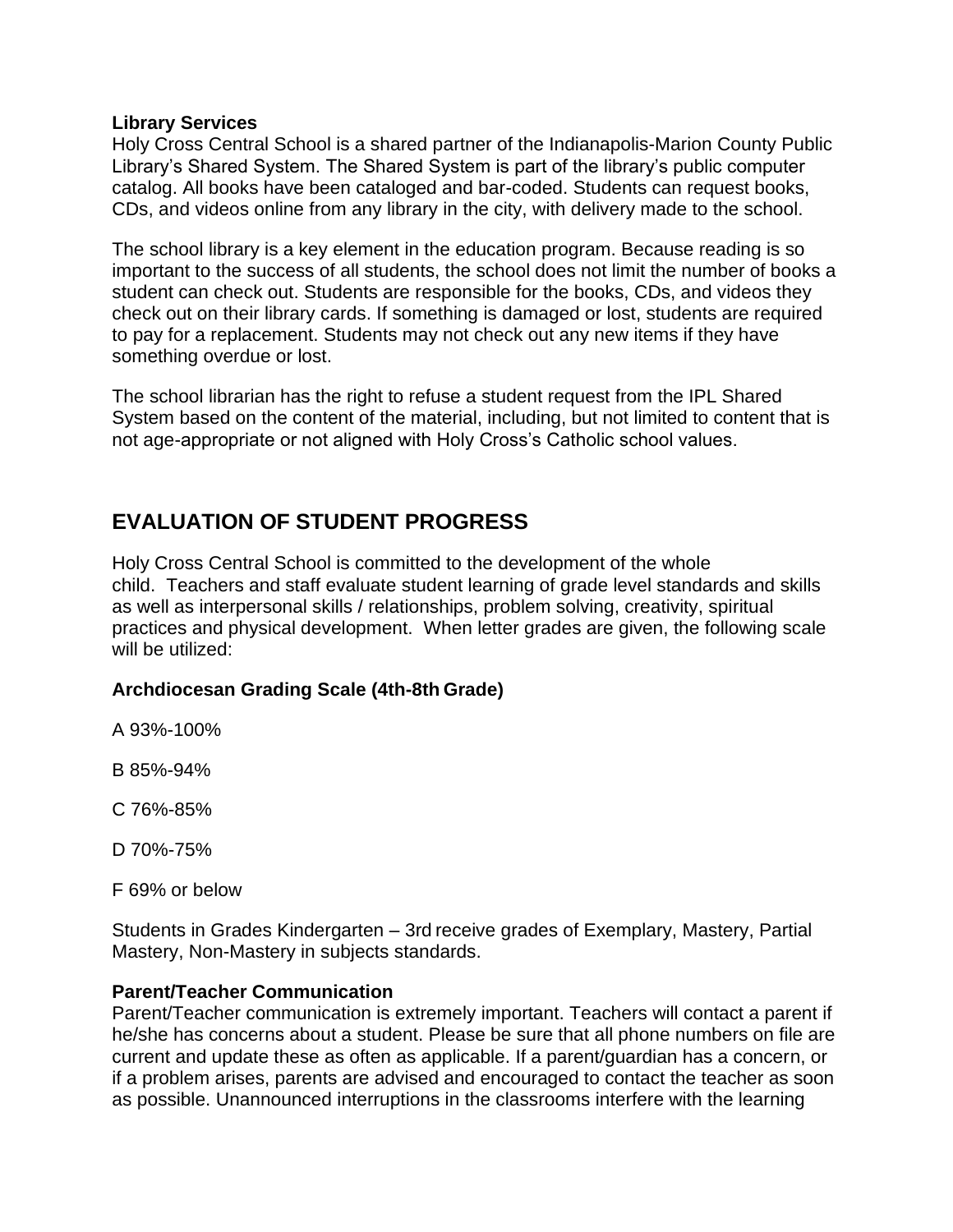process of students. The school requires that if a parent wishes to have a conference with a teacher, an appointment is made in advance. Please be respectful of the time before and immediately following school, as teachers often need this time to prepare for classroom instruction. Parents wishing a conference with the Principal or Assistant Principal should make an appointment in advance through the school's administrative assistant. Teachers will return phone calls or other communication within two school days. Due to issues that can arise with technology, if you have not heard back from the teacher within this time frame, please contact the school again. Parents are expected to attend conferences with the teachers. Required parent/teacher conferences are held after the First Quarter in October. Teacher requested conferences are held mid-way through the 3rd Quarter. Parents are encouraged to monitor their child's progress throughout the school year using the Jupiter system. Teachers may be contacted through the School Office at 317-638-9068 or through the teacher's school email address.

## **Report Cards**

Report Cards are distributed at the end of each quarter. Please return Report Cards with a parent/guardian signature by the due date communicated by the School Office.

#### **Promotion, Assignment and Retention**

Students who have successfully completed a grade will be **promoted** to the next grade. Administration may recommend tutoring or summer school programming as a requirement for promotion.

If the need arises to **assign** a student to the next grade, it means that the student has not completed satisfactory work but that the parties involved feel that retention is not in the best interest of the child. A child may be assigned to a grade for various reasons. Parents will be notified and a conference will be held to discuss these reasons.

If **retention** is being considered, parents will be contacted prior to the beginning of the fourth quarter. A child will be retained only when there is positive hope that he/she will benefit from it. Social, emotional, moral, and physical factors, as well as academic achievement, will be considered. In the primary grades, failure in reading or math usually constitutes a legitimate reason for retention. Parents will be notified if their child is in danger of failing and a conference will be arranged prior to the fourth quarter.

#### **Withdraw/Release of Records**

Notify the School Office if you are moving, or withdrawing from the school, in order to provide adequate time to prepare withdrawal records. **Records will not be transferred to another school until all financial obligations have been cleared with the school.**  Updated address and phone information should be provided to the school before the transfer occurs. Registration fees are non-refundable.

# **ATTENDANCE**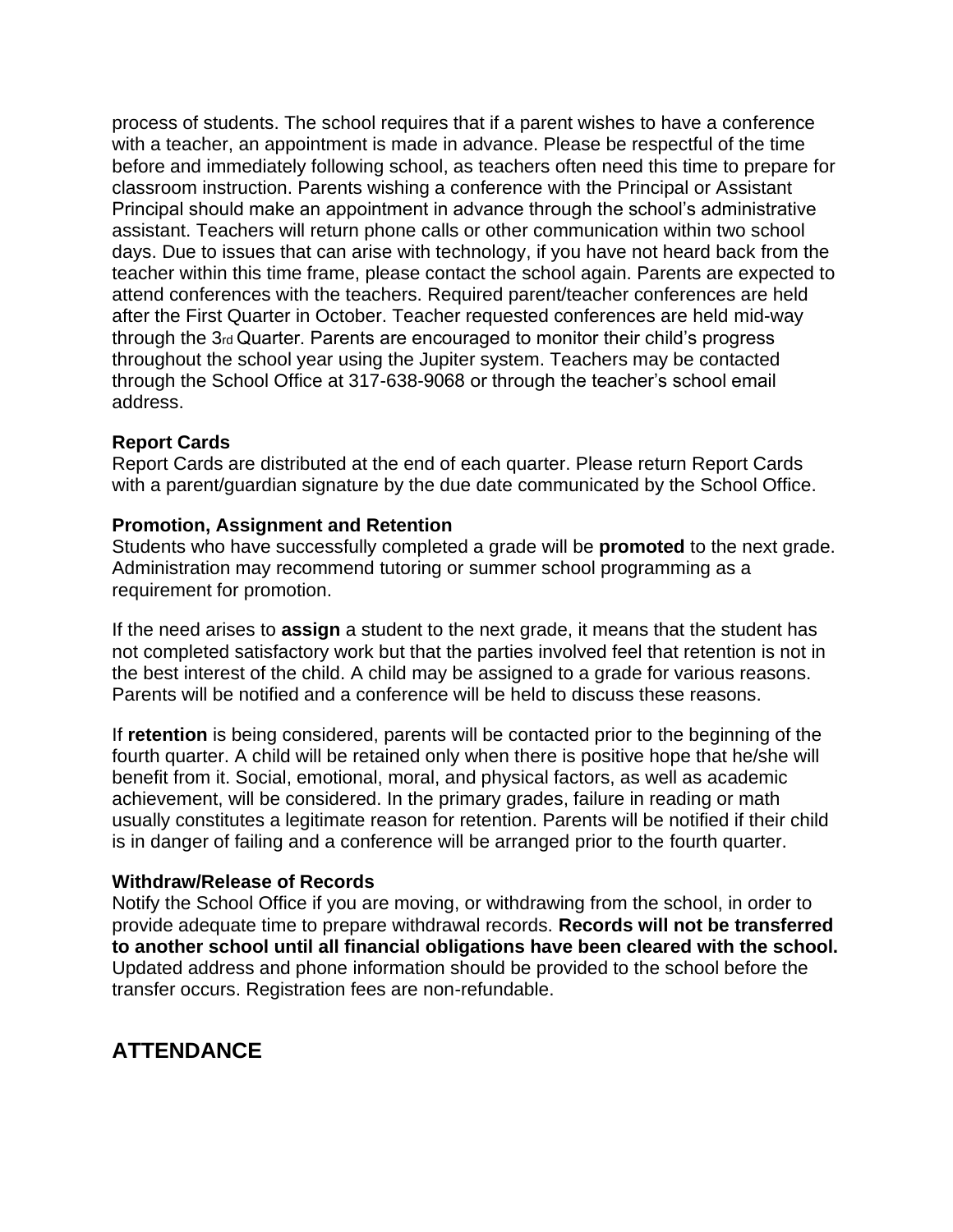In order for all students to benefit from the instructional program, prompt and regular attendance is expected. Children cannot learn if they are not present during instructional time. A student is considered absent in the morning if he/she misses two hours or more of the morning session. A student is considered absent in the afternoon if he/she misses two hours or more after lunch. An excused absence is one that is substantiated with a doctor's note or written notification from the person or agency where the appointment took place.

**Parents must notify the School Office at 317-638-9068 before 8:30am each day the student is absent.** A phone call will be placed from the School Office for any student not in school at 8:30am. Students are responsible for making up any work missed during an absence. Homework for an absent student can be requested in the morning for pick up at the School Office after 3:15pm. Students will be given one school day for each excused absence day to make up any missed work.

Students should learn punctuality at an early age. A child is marked tardy if they arrive in the school after 7:40am. **Any student arriving after 7:40am must be accompanied by a parent and signed in at the School Office**.

If a child misses five (5) days of school, parents will be contacted to attend an attendance check-in conference. If a child misses ten (10) days of school, parents will receive a letter from the Indiana Department of Education and be required to attend a conference to make an attendance plan. Continued absences will result in a report to the Department of Child Services and/or Juvenile Court.

Students absent from school for more than half a day for any reason are not eligible to participate in school-sponsored activities, including after-school activities and sports. Students with appointments must supply a written notification/release to participate.

## **Appointments/Early Release**

Early dismissals will be documented in the child's attendance record. Parents must sign the student out in the School Office. Students will remain in the classroom until contacted by the office. At no time should a parent or visitor go directly to a classroom. Parents will need to supply the doctor's note.

Any **appointment / early release** must be communicated to the School Office by **9:00am of that day**. In addition, no student will be approved of an early release / pickup between 2:30pm – 3:00pm unless verified with a doctor's note or emergency.

# **Absence Due to Vacation / Travel**

Students who miss school due to a vacation outside of the days on the school schedule are considered unexcused absences. Teachers are not required to prepare work early for these students. Students will be expected to make up any tests and missed work. Tests and assignments may not be counted in the same manner as if the students were in attendance on those days. Please make every effort to adhere to the school calendar.

# **Tardiness**

Ensuring that children arrive on time to school is a parental responsibility. Students are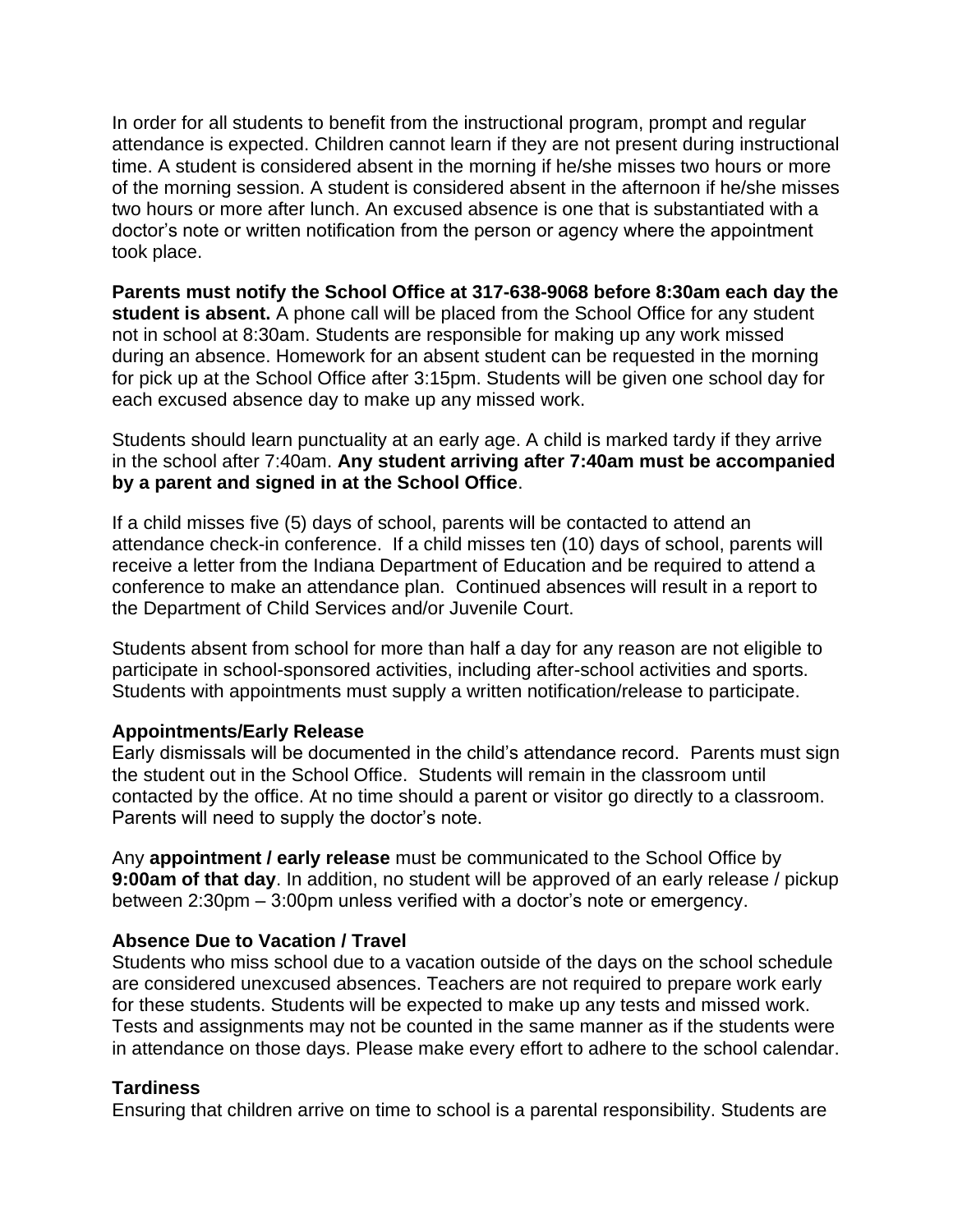expected to be in class on time. In addition to being a poor learning habit and life skill, tardiness is disruptive to the school, the school day, and to not only the student who arrives late, but also to his/her classmates.

## **Students are considered tardy if they arrive in the classroom or assigned area after 7:40 am. Additionally, any student arriving after 7:40am must be accompanied by a parent and signed in at the School Office**.

If a child is tardy five (5) days of school, parents will be contacted to attend an attendance check-in conference. If a child is tardy ten (10) days of school, parents will be required to attend a conference to make an attendance plan. Consequences for continued tardiness will be determined on a case-by-case basis with the principal / assistant principal, behavior coach and social worker.

# **ARRIVAL / DISMISSAL**

## **Morning Drop Off and Dismissal Procedure**

Students may be checked into Morning Care by their parents beginning at 6:30am. During morning arrival until 7:40am, students should enter through the cafeteria doors. School is dismissed at 3:00pm. The main dismissal location is the school parking lot off Oriental Street. **Parents are to park their vehicles in the assigned carlines and wait for the children to come to their cars.**

Children who are not picked up before 3:15pm will be sent to the office. Regular late pickups will result in parents being charged additional fees.

## **Alternate Way Home**

In the interest of safety, parents must contact the School Office to give permission for a child to dismiss in a manner different from his/her daily routine.

## **Morning Care**

A Morning Care program is offered at no charge from 6:30am–7:30am.

## **After Care Procedures**

After Care is offered from 3:00pm–6:00pm on days when school is in session for a full day. After Care charges will be collected monthly through the family's SMART tuition account.

Students are not permitted to remain at school after hours prior to an activity unless attending the Holy Cross Central School After Care or other coordinated activity. The After Care program is available to students who have previously registered for the program through the School Office.

## **Emergency Closings**

When in doubt as to whether school will be open due to severe weather conditions,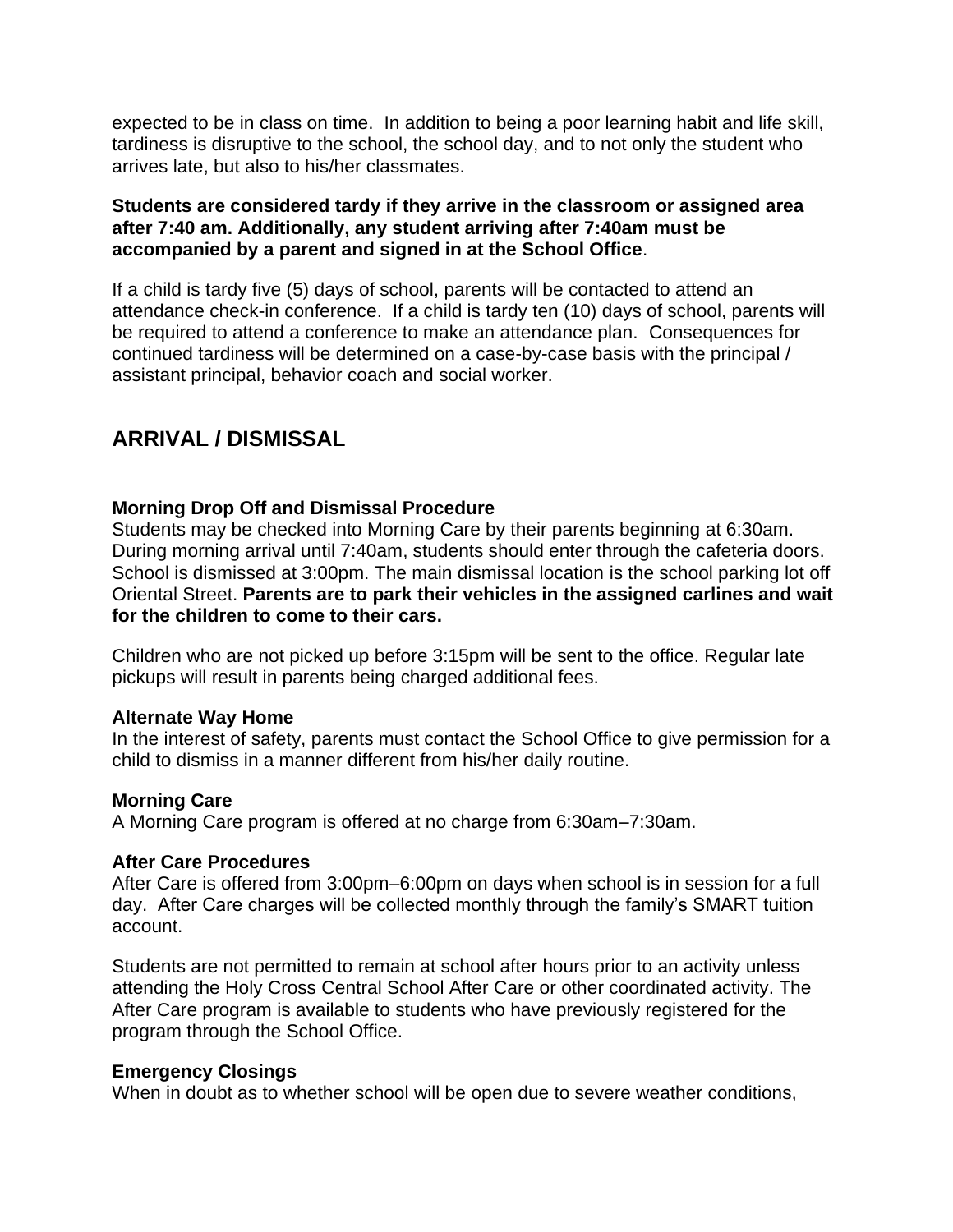please watch local TV stations. Every effort is made to notify the media by 5:30am. Look for Holy Cross Central School to be announced. In addition, communication will be made via Jupiter, social media, email, and/or text message.

# **STUDENT CONDUCT PHILOSOPHY AND PROCEDURES**

Holy Cross Central School is committed to building a community of learners who live out Gospel values. One way that this is achieved is through Restorative Discipline Practices. **Restorative Discipline** is a whole-school, relational approach to building school climate and addressing student behavior that fosters belonging over exclusion, social engagement over control, and meaningful accountability over punishment.

## **General Conduct**

Students are expected to conduct themselves in an orderly manner at all times when in school or at any school sponsored activity. Students are expected to show respect for teachers, staff members, other students, visitors, and school property. Students should be prompt and prepared. Students should move throughout all school areas in an orderly fashion.

## **Discipline Procedures**

When a student experiences a challenge with meeting behavior expectations, he/she is supported through the HCCS Behavior Support System. Behaviors that impact the individual student such as uniform, ready to learn / effort or self-control are managed by the supervising teacher at the Tier 1 level. If the student is unable or unwilling to correct the behavior, or if the behavior is impacting the learning or safety of the whole class (such as disruption of the classroom, disrespect to peers or teacher, aggressive behavior), the teacher will excuse the student from the classroom. A member of the behavior team will intervene with the student and use Tier 2 level supports. Repeated or escalating behavior challenges will result in Tier 3 level intervention through the use of a ROAR plan. Occasionally, after significant efforts of teacher and behavior team and parent intervention, and for the success of a specific student and the class as a whole, a student may no longer be able to attend HCC School.

Parents will receive a behavior referral notice through Jupiter for any significant or repeated behavior. Consequences may include restorative chats, behavior reflections, giveback time, removal from class, parent conference, detention with restorative lessons, reflective research project, project restoration, etc.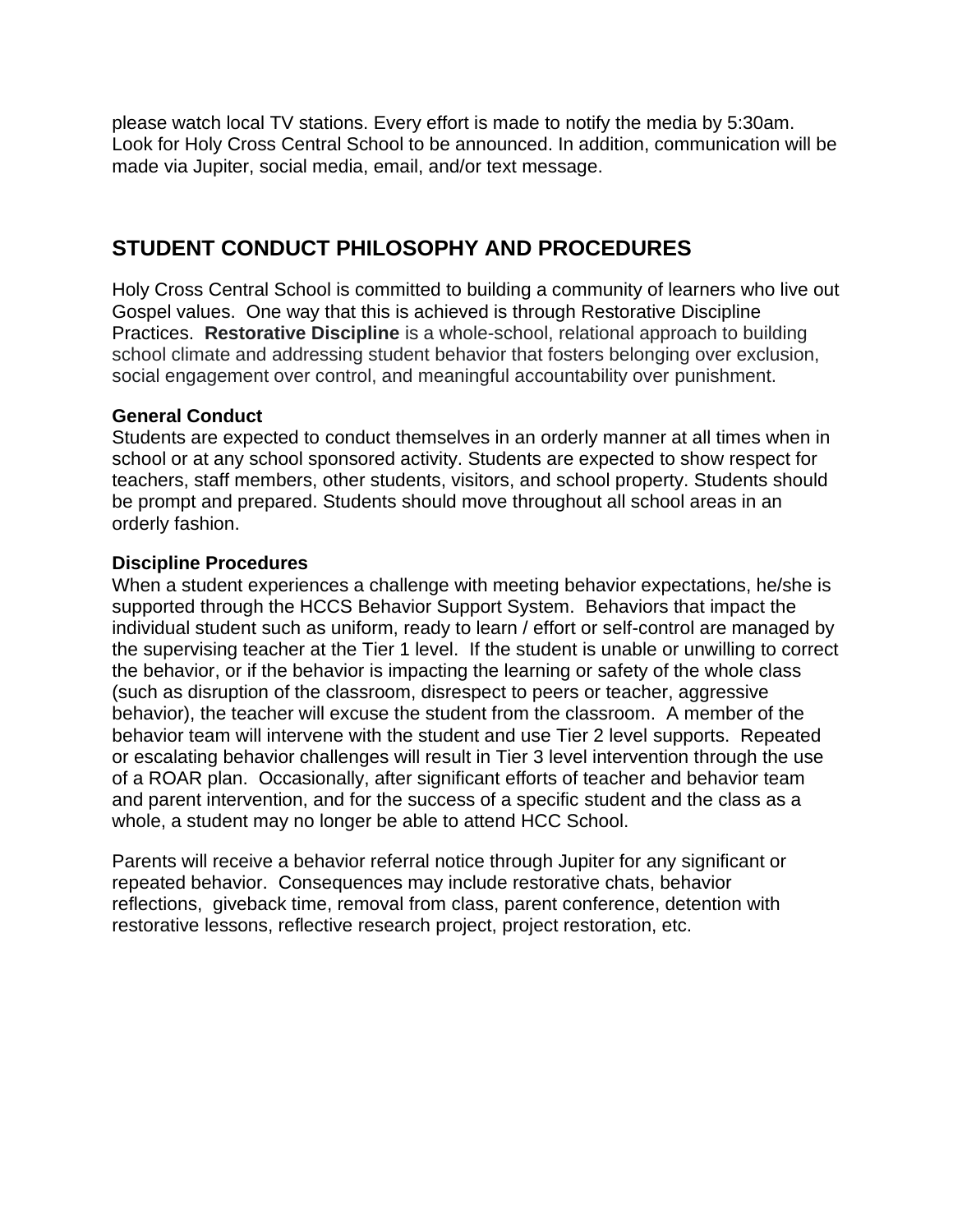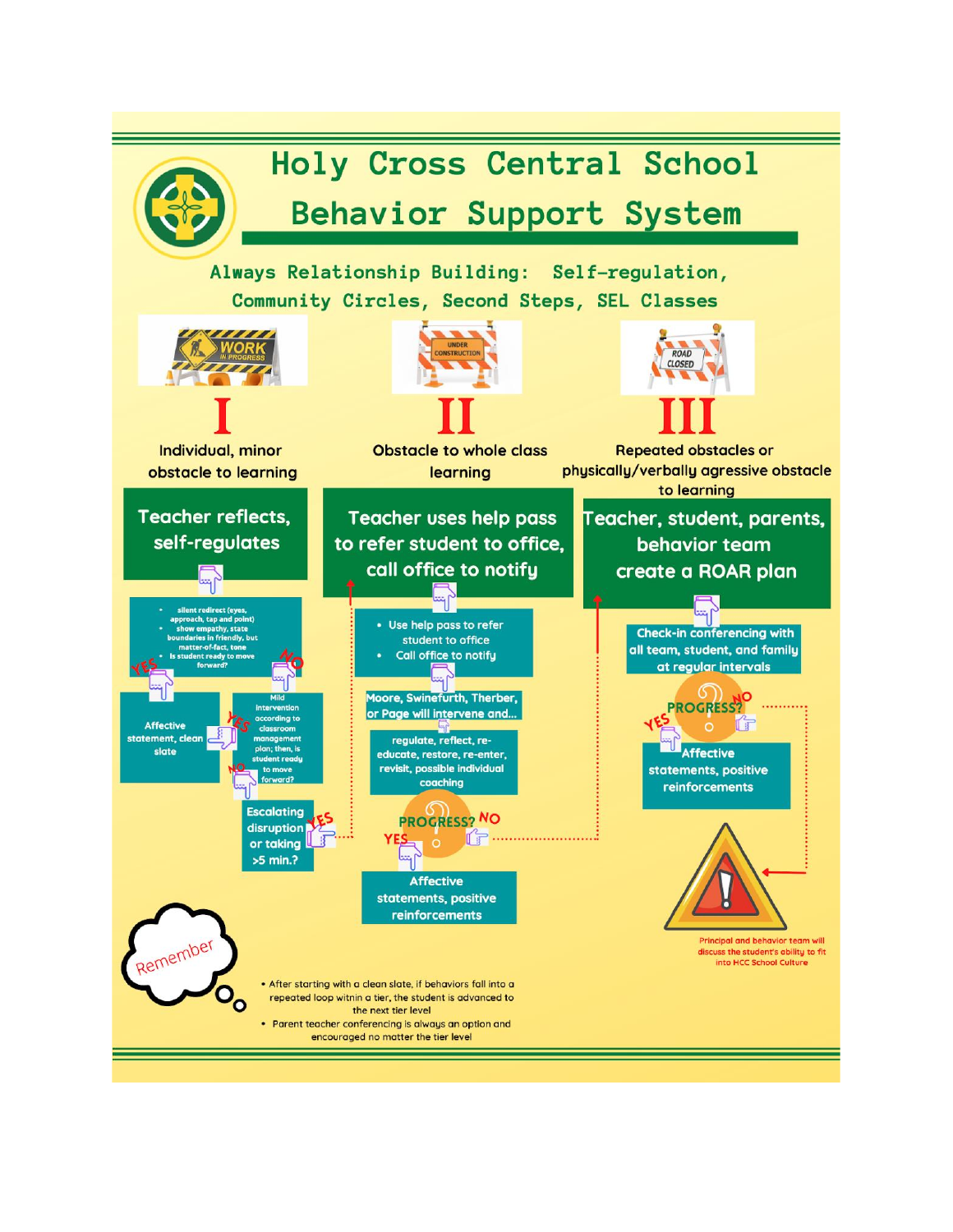#### **Restraint Seclusion Policy**

As required by Senate Enrolled Act No. 345 and defined in IC 20-20-4-13, Holy Cross Central School has established a team of staff members to receive annual training concerning best practice as it relates to seclusion and restraint of students under school supervision.

#### **Parent Concern Procedure**

If you have any questions or concerns regarding your child(ren) in the classroom, please first contact your child's teacher (317-638-9068 or by teacher email or Jupiter). If after you speak with the teacher, you continue to have concerns, please feel free to contact the Principal (317-638-6038 or [cswinefurth@holycrossindy.org\)](mailto:cswinefurth@holycrossindy.org).

#### **Guideline for Catholic Schools on Respecting Persons**

The good name, reputation, and personal safety of each student, faculty, staff member, and adult volunteer is vitally important. In order to protect students, employees, volunteers, and the school/Archdiocese itself, each student is expected to treat the good name and reputation of other students, school employees, volunteers, and the school/Archdiocese with dignity and respect and not engage in any activity or conduct, either on campus or off campus, including online, that is in opposition to this guideline and/or inconsistent with the Catholic Christian principles of the school, as determined by the school in its discretion. Any derogatory, slanderous, hostile, or threatening remarks or actions directed toward any of the above by a student will be seen as a violation of this policy and will be viewed as an extremely serious matter, whether it is done physically, verbally, or electronically through the use of a home or school computer, phone, tablet, or other electronic media or by remote access during school time or after hours. Some examples include, but are not limited to, social media, text messages, blogging, images, pictures, etc. Any individual found to have made or participated with others in making any such remarks or actions will be subject to disciplinary action by the school, up to and including expulsion/dismissal.

#### **Recognizing Potential Problems**

"If you see something, say something."

All members of the Holy Cross Central School community are asked to look for clues that may indicate that a student or other member of the community poses a potential threat of violence. These are generally situations where something "is just not right" - the behavior appears to be inappropriate for the person's age, extreme or out-ofcharacter, and the person may need some immediate attention or intervention. This list is not exhaustive, but it does illustrate some behavioral indicators that may highlight a potential problem: direct or indirect threats made against others; assignments or writings with violent themes or fantasies expressed (including suicidal themes); statements indicating hopelessness or desperation; suicidal thoughts or attempts; angry and emotional outbursts; deep grudges and resentments against particular individuals or groups.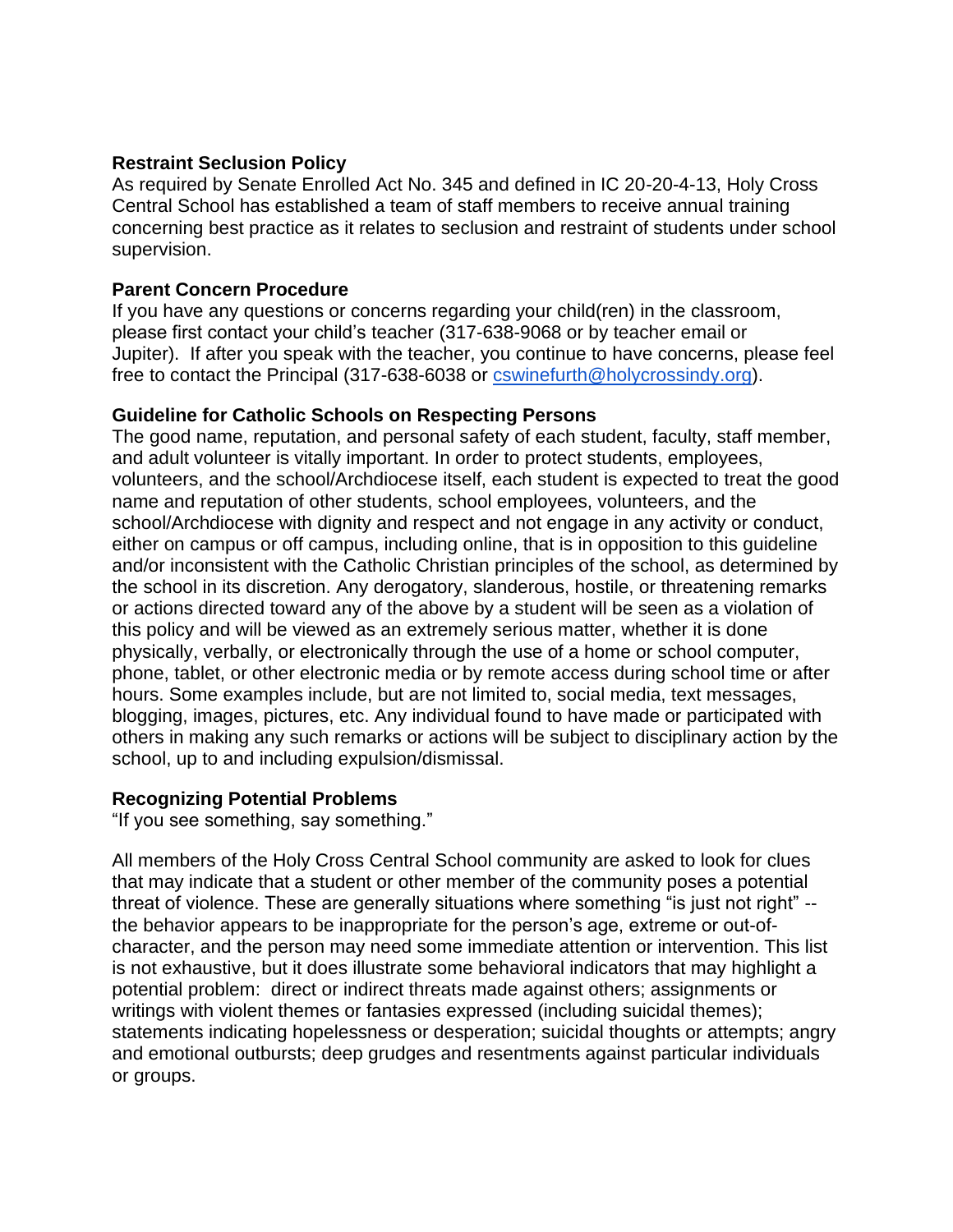Report your concerns to the Principal or Asst Principal. These matters will be handled discreetly and in the best interest of the school community.

## **Emergency Operations Plan**

Holy Cross Central School has an Emergency Operations Plan on file with the State of Indiana and the Archdiocese of Indianapolis. Teachers and staff review procedures regularly and students participate in fire, tornado, and lockdown drills as required by the State.

# **TUITION**

Holy Cross Central School and the Archdiocese of Indianapolis grant tuition assistance to families who qualify. Tuition is paid yearly (before school begins) or monthly through the Smart tuition account. Recognizing the impact of tuition costs, the school will utilize Indiana Choice State Vouchers, scholarship granting organization, and Archdiocesan aid for tuition assistance. The mission of Holy Cross Central School remains to reasonably accommodate any family that desires and places a priority on Catholic education for their child.

Each family is responsible for timely payments on their Smart accounts. Delinquent accounts will result in 1) communication from School Office, 2) meetings with School Administration, 3) removal from paid extracurricular activities, 4) report cards/records held.

# **STUDENT HEALTH**

#### **Health Records**

All students entering Holy Cross Central School are required by state law to present records of immunization. HIPAA laws require that all student health and personal information are kept confidential.

Before Kindergarten,

- Two measles immunizations
- Three hepatitis B immunizations
- Four polio vaccines
- One mumps immunization
- One rubella vaccine
- Five DPT immunizations

Indiana Health laws state that all students entering sixth grade in Indiana schools are required to show proof that they have received: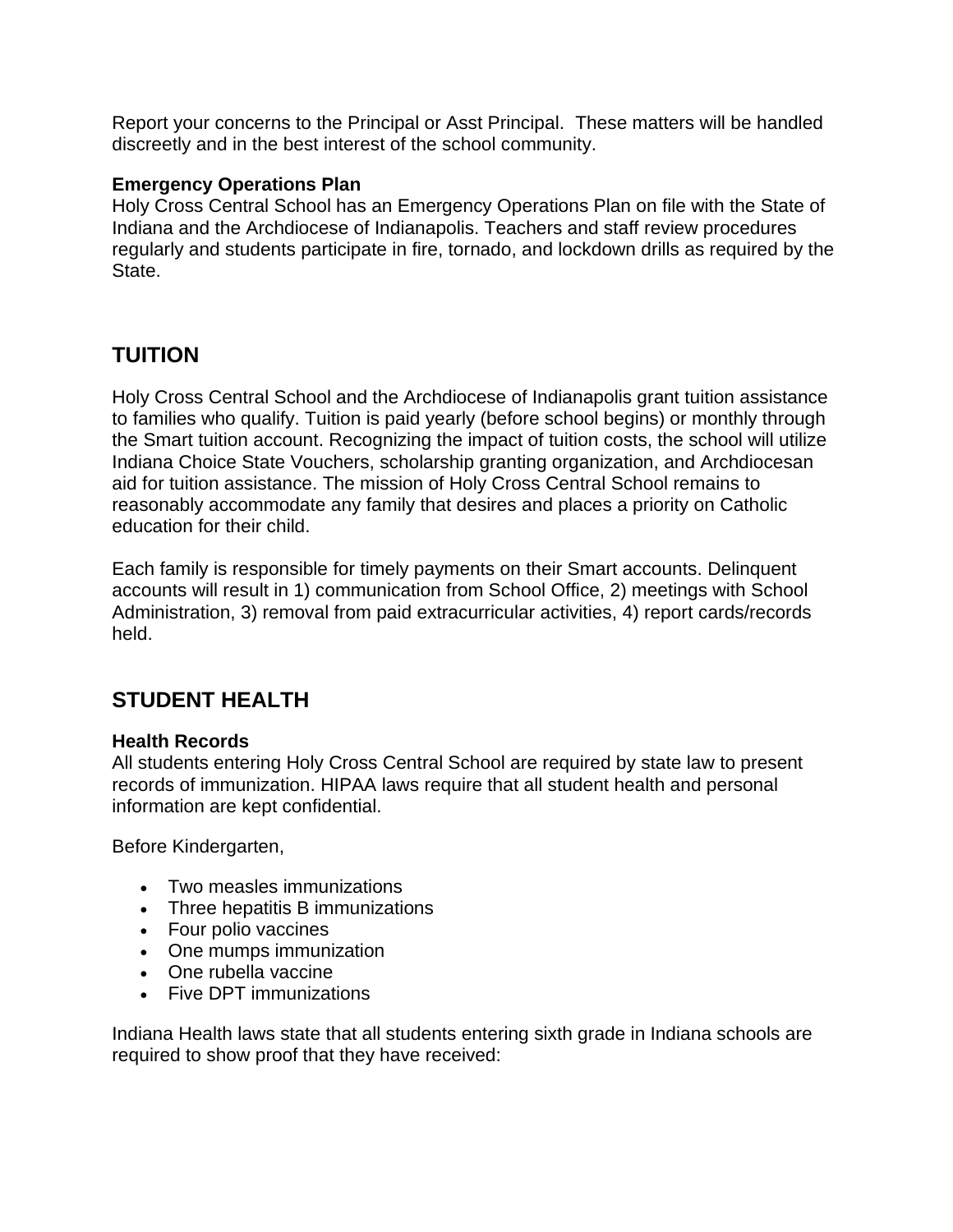• At least two doses of MMR vaccine and both doses must have been administered after the first birthday. The second dose may have been administered anytime during the child's life, as long as there were 30 days between doses. **The records must be submitted to the school by August 31st.**

## **Emergency Contacts**

The school keeps emergency contact information for each family. Families must support the school in keeping this information up-to-date. Any time there is a change of doctor or daytime telephone number, please notify the School Office immediately. If a parent/guardian will be out of town, please leave a number of a relative or friend whom the school may contact if needed. Please be sure to advise the office immediately of any address/phone number changes.

## **School Health Clinic**

The Nursing Division of the Marion County Health Department provides school visits. Vision and hearing is screened in select grades. Holy Cross Central School also has an on-site school health clinic that is staffed by a St. Vincent healthcare employee.

## **Medication**

If a child(ren) requires medication to be administered at school, it is the parent's responsibility to provide medication in a timely manner and to respond promptly to questions, concerns and requests from the school nurse.

In order to protect the health and welfare of students and staff members, Indiana law requires that school personnel observe certain safeguards in administering prescription medication to students. All medication must be delivered to and picked up from the school by an adult. Children may not transport medication. All medication will be kept and dispensed from the nurse's office. The medication must be labeled by name in the original prescription packaging and have the appropriate dosage label. By state law, we are not allowed to dispense aspirin or other medication without specific directions from the parents. Taking medication without authorization could result in disciplinary action.

# **Counseling**

A school counselor is provided through Catholic Social Services. The counselor works with students, parents, and teachers to assist with issues that hinder academic achievement. Remember that parents may also refer their child to the social worker. The school counselor may be reached by contacting the School Office at 317-638- 9068.

A child and family therapist is also available at HCC School to serve children and families who would benefit from more in depth counseling services.

## **Child Abuse/Neglect**

Holy Cross Central School abides by the Child Abuse laws of the state of Indiana. This law mandates that all cases of suspected abuse and/or neglect be reported to the Department of Child Services. All staff members and adults at Holy Cross are mandated reporters, do not investigate any such reported incidents and must contact the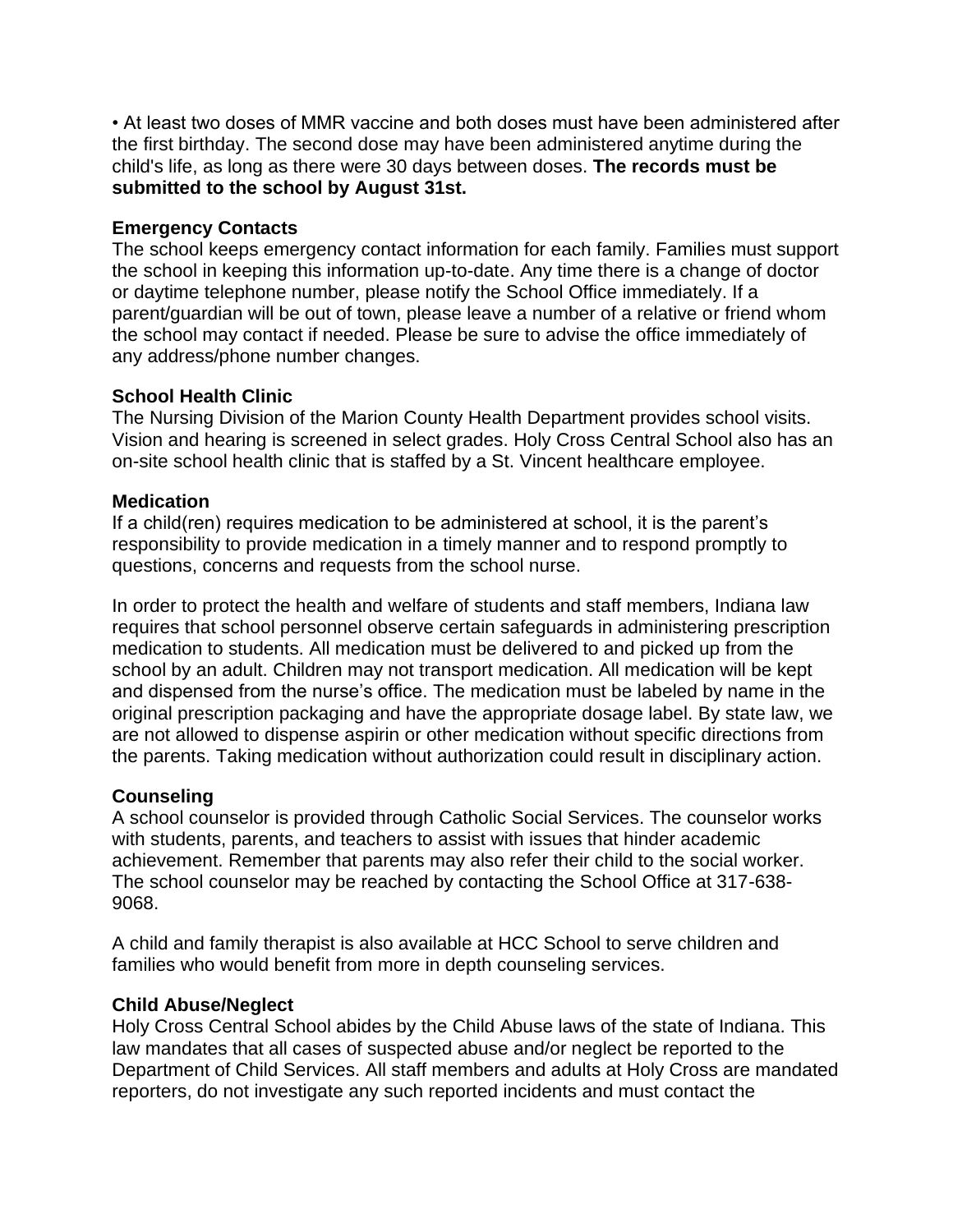appropriate agencies. This process is confidential and vital to the overall safety of students.

## **Accidents and Injuries**

All significant Injuries and accidents happening during the school day will be reported to the parents/guardians. A written report will be filed in the office and kept on file. It is important that each child has an updated emergency card on file.

## **Wellness Policy**

It is the policy of the Archdiocese of Indianapolis that:

Whenever available, schools will participate in federal school meal and milk programs. Foods sold will meet the current nutrition recommendations of the US Dietary Guidelines for America. All students in grades Kindergarten through Grade 8 will have increased opportunities and encouragement to be physically active on a regular basis. Each of the schools within the Archdiocese of Indianapolis will actively engage their school community in following steps that will enable school wide wellness.

- Fast food meals may not be brought into the school.
- In light of the information available regarding childhood nutrition, the school will limit the practice of using candy or food snacks as rewards for academic performance or good behavior.
- It is recommended that schools limit celebrations which involve unhealthy food choices. Any celebrations must be approved in advance by the teacher.

## **Non-Custodial Parents**

Holy Cross Central School abides by the provisions of the Family Education Rights and Privacy Act of 1975 with respect to the rights of non-custodial parents. In absence of a court order to the contrary, the school will provide the non-custodial parent with access to the academic records and to other school related information regarding the child. If there is a court order specifying that there is to be no information given, it is the responsibility of the custodial parent to provide the school with an official copy of the court order which details the custodial section. This is also necessary to help the school determine when, if ever, the child can be released to the non-custodial parent.

# **GENERAL PROCEDURES**

## **Cell Phones / Smart Watches / AirPods**

If a parent feels his/her child needs to bring a cell phone or smart watch to school due to situations such as walking home from school, he/she is to immediately give the item to the classroom teacher. The phone or watch is to be, and stay, in the off position for the duration of the school day. The cell phone or watch will be given back to the student at dismissal. At no time should a cell phone or watch be in a student's locker or in his/her possession during the school day. It is the student's responsibility to remember to retrieve the cell phone or watch at the end of the day. Any child who is found with a cell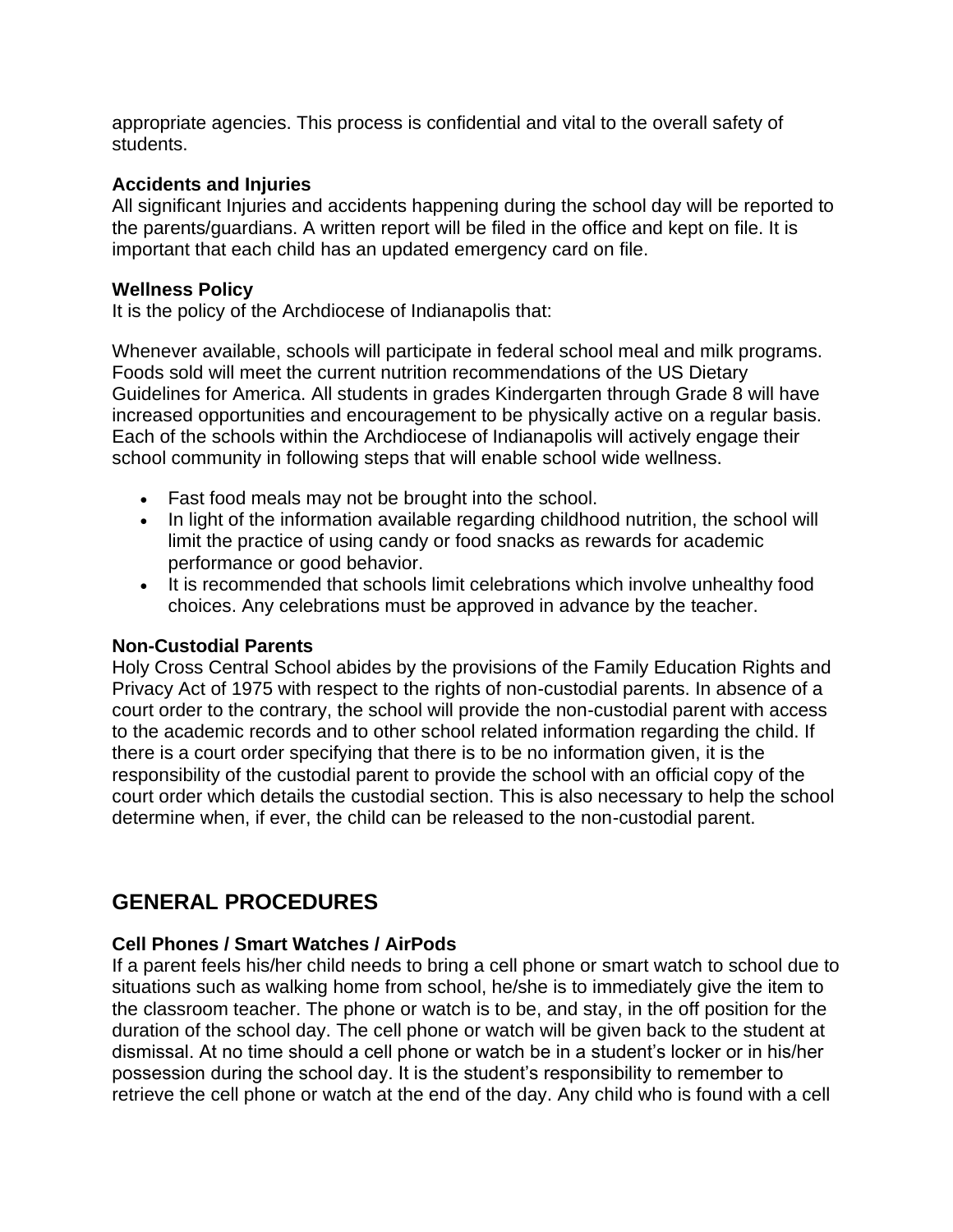phone or watch while under the supervision of school staff will have the item confiscated and the item will be held in the office until a parent retrieves it from the Principal. Students who continue to disregard school cell phone / smart watch rules could lose the privilege of bringing it to school. AirPods or other personal listening devices are unnecessary at school and should not be brought.

#### **Breakfast/Lunch Program**

Holy Cross Central School offers a breakfast and lunch program. Breakfast is served daily in the cafeteria beginning at 7:00am and ending at 7:40am. Breakfast and lunch menus are available monthly on the school website and through the school newsletter.

Parents are asked to make breakfast and lunch a priority for students as healthy eating promotes the learning environment of the school. Students are encouraged to eat both breakfast and lunch and complete their meals.

#### **Off-Campus Behavior**

Any entanglement with civil authorities, or off campus behavior, (including Internet activity) that impugns the name of the school will fall under the student conduct policy.

#### **Recess**

Recess is offered each day to students. It is an opportunity for the children to develop social skills and learn new games. Behaviors that endanger the safety of other students will result in removal from the playground. Games allowed are based on the safety of the activity. Areas of the playground are sectioned off for various activities. This is also done to reduce the possibility of conflict or minor injury.

Toys, games, cards (i.e. baseball or trading), electronic equipment, (i.e. portable music, lasers) or other items which have no specific educational purpose will not be allowed in school. However, teachers may approve certain items for indoor and outdoor recess. Such items must be approved prior to being brought to school. Any item not approved will be confiscated and the parent or guardian will need to collect the item from school. The school, Administration, and/or staff are not responsible for these items.

## **School Hours**

The School Office is open on days when school is in session from 7:30am– 4:00pm. Students are expected to report by 7:40am and are dismissed at 3:00pm. Morning Care is available from 6:30am – 7:30am. After Care is offered from 3:00pm– 6:00pm for students who have previously registered for the program. Students who are not picked up before 3:15pm will be sent to the office and charged in the family SMART account.

\*See Arrival/Dismissal section on specific policies\*

#### **School Property**

Parents or guardians of a child who carelessly destroys or damages furniture, equipment, buildings, or anyone's personal property will be obligated to pay the full amount of repair and labor or replacement. No writing in textbooks is permitted. A fine will be assessed to replace damaged or lost texts. Any such fees will be collected before the school releases any final reports, transcripts, or diplomas are presented.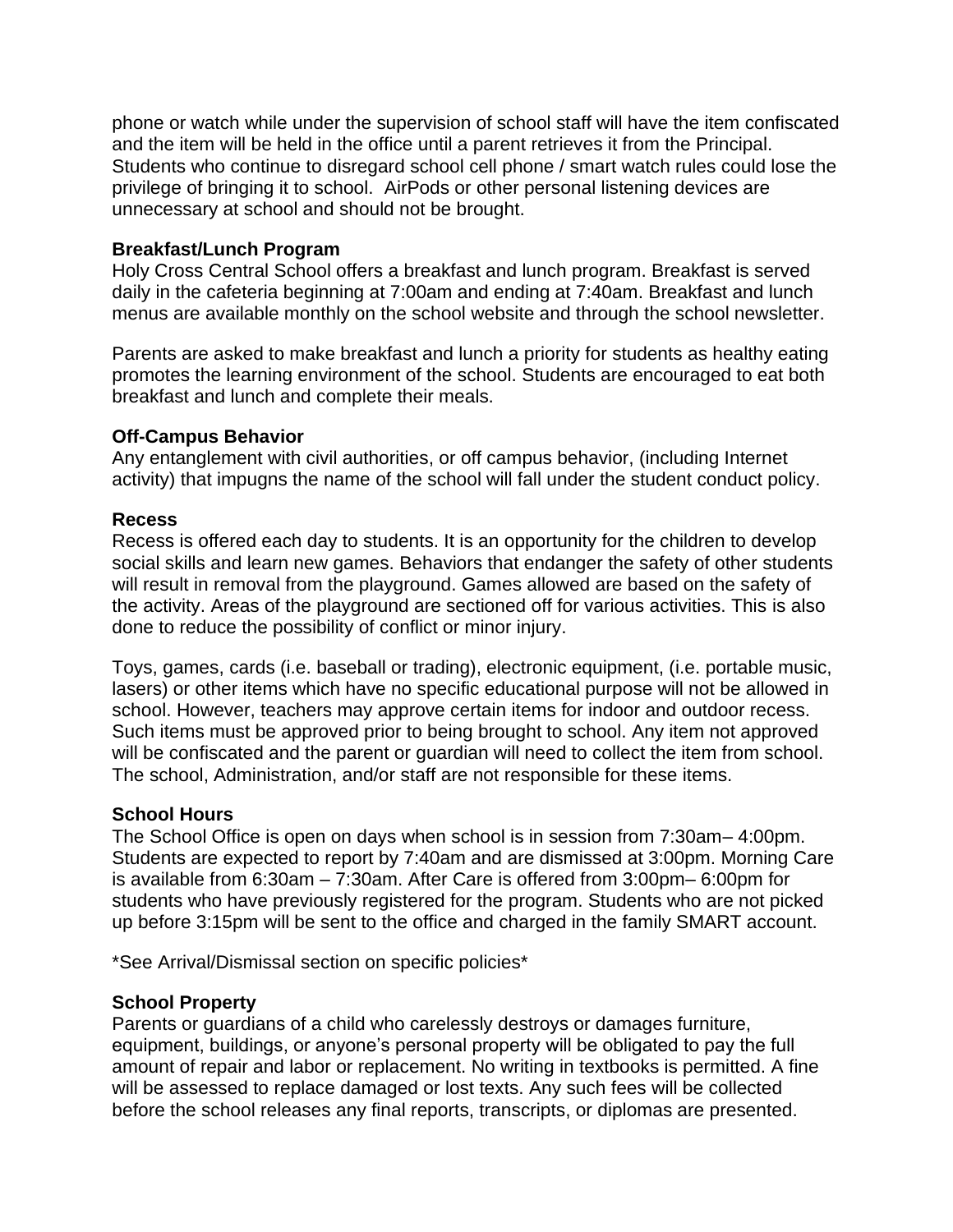## **School Newsletter**

A school newsletter is posted electronically via the school website, through email, and/or social media regularly. Efforts will be made to send such communications in Spanish.

#### **Visitors**

Visitors are invited to Holy Cross Central School, especially parents and interested friends. Please call ahead to arrange a convenient time for your visit. For the safety of our staff and students, all visitors must report to the office, sign in, and wear a nametag for the duration of the stay. Visitors need to be mindful of the teaching and learning taking place. Disruptions to the learning environment need to be kept to a minimum. Classroom visits will only be allowed with the consent of the Principal. Parents are asked to wear proper attire when they come on the school premises.

#### **Volunteers**

Parents/guardians and friends of students are invited to be volunteers at Holy Cross Central School. Classroom volunteers are used in many ways. Decisions concerning ways to incorporate volunteers into the curriculum are based on staff and the volunteer's comfort level. All volunteers must report to the School Office upon arriving to sign in. All volunteers are required to complete a background check and the Safe and Parish training through the Archdiocese. It takes approximately 48 to 72 hours for a background check to be verified. Please contact the School Office regarding this process.

## **Non-Interference Policy**

If, for any reason, a situation occurs between two students or a group of students, the parents/guardians should notify the Principal and/or students' teachers. The school personnel will seek to resolve the issue at hand in an appropriate, professional manner. Parents/guardians should refrain from public expressions of disciplining their own child or other person's children. It is the responsibility of the teachers to maintain discipline in the school. Parents are not permitted to discipline or confront other children or parents on school grounds. Such actions may result in individuals being prohibited from entering school grounds and property.

# **CYO SPORTS PROGRAM**

Many students participate in a Catholic Youth Organization (CYO) sponsored program of sports competition between the various parishes on the grade school level.

## **Sports Eligibility Requirements**

Participation in the various sporting activities can be beneficial to students. However, academic studies do take priority at all times. Therefore, any student not meeting the academic standards may not participate in sports. Academic performance and conduct will be evaluated with each report card. At these evaluation periods, each athlete's participation will be considered.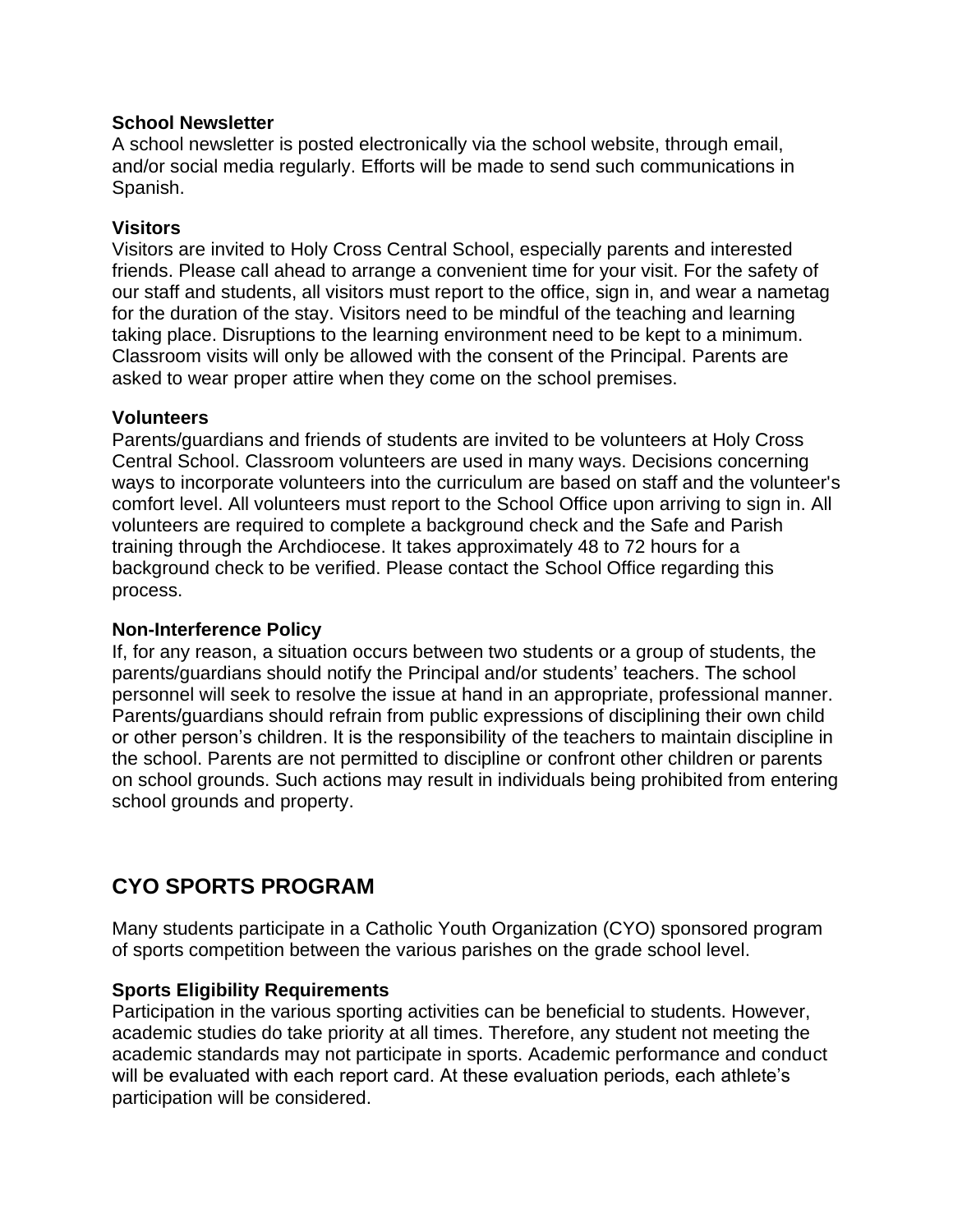# **STUDENT UNIFORM POLICY**

School uniforms will be supplied through School Zone (5425 N. Keystone Ave, Indianapolis, IN 46220). The goal of using a single uniform supplier is to be able to ensure that all students have access to the same uniform. This practice should eliminate students purchasing uniforms that are not part of the school's uniform policy.

## **Kindergarten – Grade 5**

**Shirt:** White, Yellow or Dark Green polo shirt

**Pants/Shorts\*:** Navy blue, pleated or flat walking shorts or pants (uniform style, found in the School Uniform section of the store or School Zone)

**Belts:** If wearing a belt, it must be a basic black or brown belt.

\*shorts are permitted August, September, April, and May

**Jumper or Skirt (Girls):** HCC plaid uniform skirts or jumpers purchased from School Zone only. Skirts should be no more than two inches above the knee. No basic navy or tan uniform jumpers or skirts are permitted.

# **Grades 6 – 8**

**Shirt:** White, Yellow or Dark Green polo shirt; 8th graders wear 8th grade shirt on Thursdays.

**Pants/Shorts\*:** Khaki or navy blue, pleated or flat walking shorts or pants (uniform style, found in the School Uniform section of the store or School Zone)

**Belts:** If wearing a belt, it must be a basic black or brown belt.

\*shorts are permitted August, September, April, and May

**Jumper or Skirt (Girls):** HCC plaid uniform skirts purchased from School Zone only. Skirts should be no more than two inches above the knee. No basic navy or tan uniform skirts are permitted.

# **All Grades**

**Sweater / Sweatshirt:** School polo shirts must be worn underneath a sweater or sweatshirt. Solid color crew neck, V-neck, or cardigan sweater in gray, dark navy blue, or dark green is allowed. HCC sweatshirts are available for purchase through **WHERE**? **No hoodies.**

## **Miscellaneous**

**Undershirt:** Basic white, black or navy crew neck only are allowed as an undershirt.

**Shoes**: Basic athletic shoes should be worn. No sandals, flip-flops, Crocs, etc. Boots may be worn for weather, but need to be changed when arriving at school.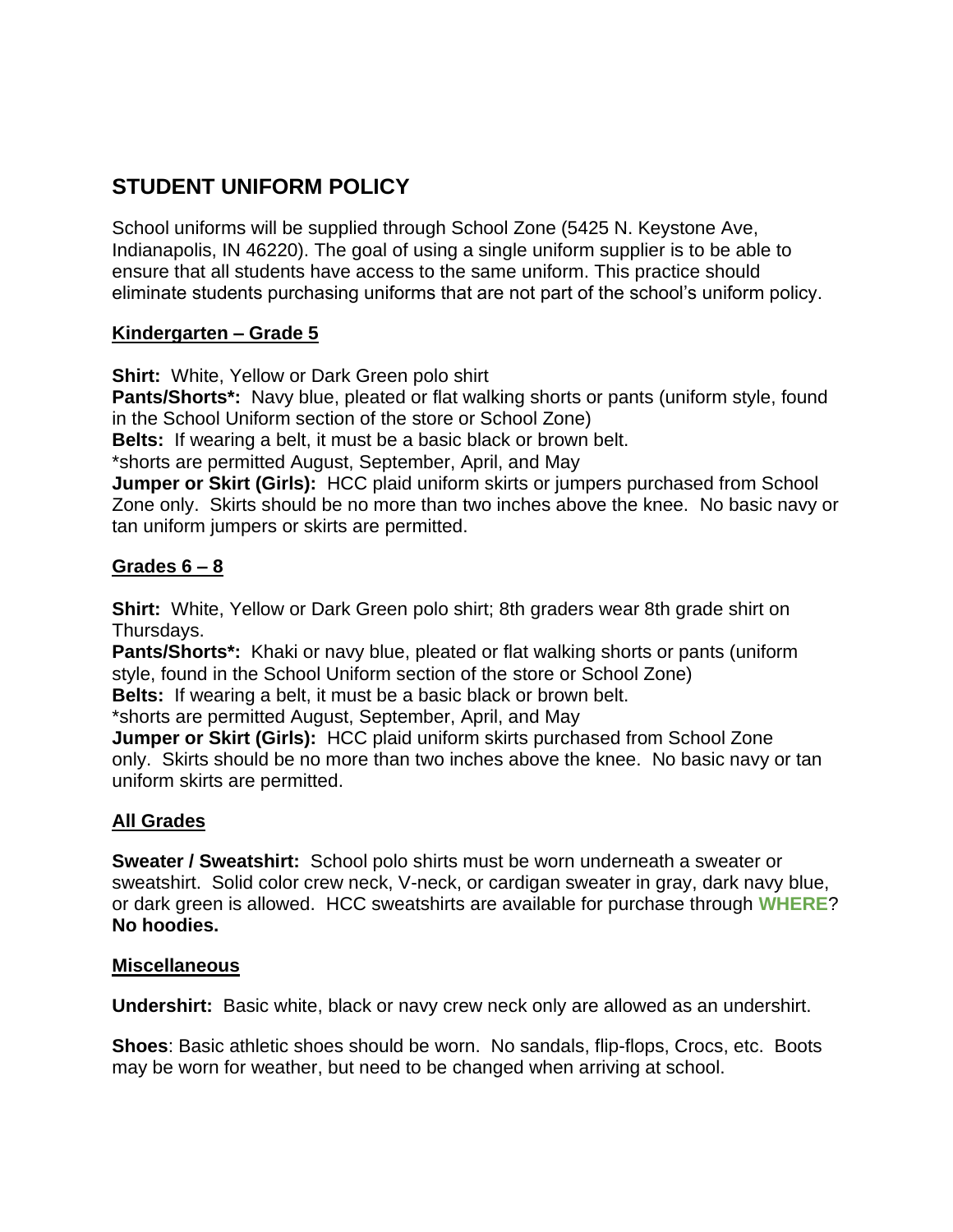**Socks:** All students should wear socks to school. Solid navy, black or white tights or leggings are allowed for girls under jumpers and skirts.

#### **Hair / Nails / Make-up**

**Hair:** Hairstyles for all should be out of the children's eyes. Any artificial hair color must be a color that is naturally occurring in the human species (no pink, blue, purple, bright red, etc).

**Nails:** No artificial or gel nails allowed due to safety.

**Earring / Body Piercing:** Students are allowed to wear post earrings only. No hoops or dangling earrings (for safety). No other body piercing or tattoos may be seen.

**Make-up:** Students should not wear make-up to school, including false eyelashes.

**Jewelry:** Student jewelry should be kept to a minimum. No Smart Watch may be worn throughout the day.

## **Out of Uniform Days**

Students can wear school appropriate clothing of their choice. Remember that wording on clothing must align to school values and be suitable for a Kindergarten - 8th grade environment.

Administration reserves the right to request clothing changes if a child's uniform clothing, out of uniform clothing or jewelry / makeup is deemed unacceptable.

# **STAFFING**

Appropriate staffing is necessary for the safety and educational success of all students. Therefore, it is our goal to abide by the following staffing guidelines.

Grades K – 8: Teacher to Student Ratio – 1:26

## **Revisions**

The Principal of Holy Cross Central School reserves the right to amend this Handbook. Notice of any such amendments will be sent to parents through newsletters or by letter.

## **Addendum Acceptable/Technology Use Policy**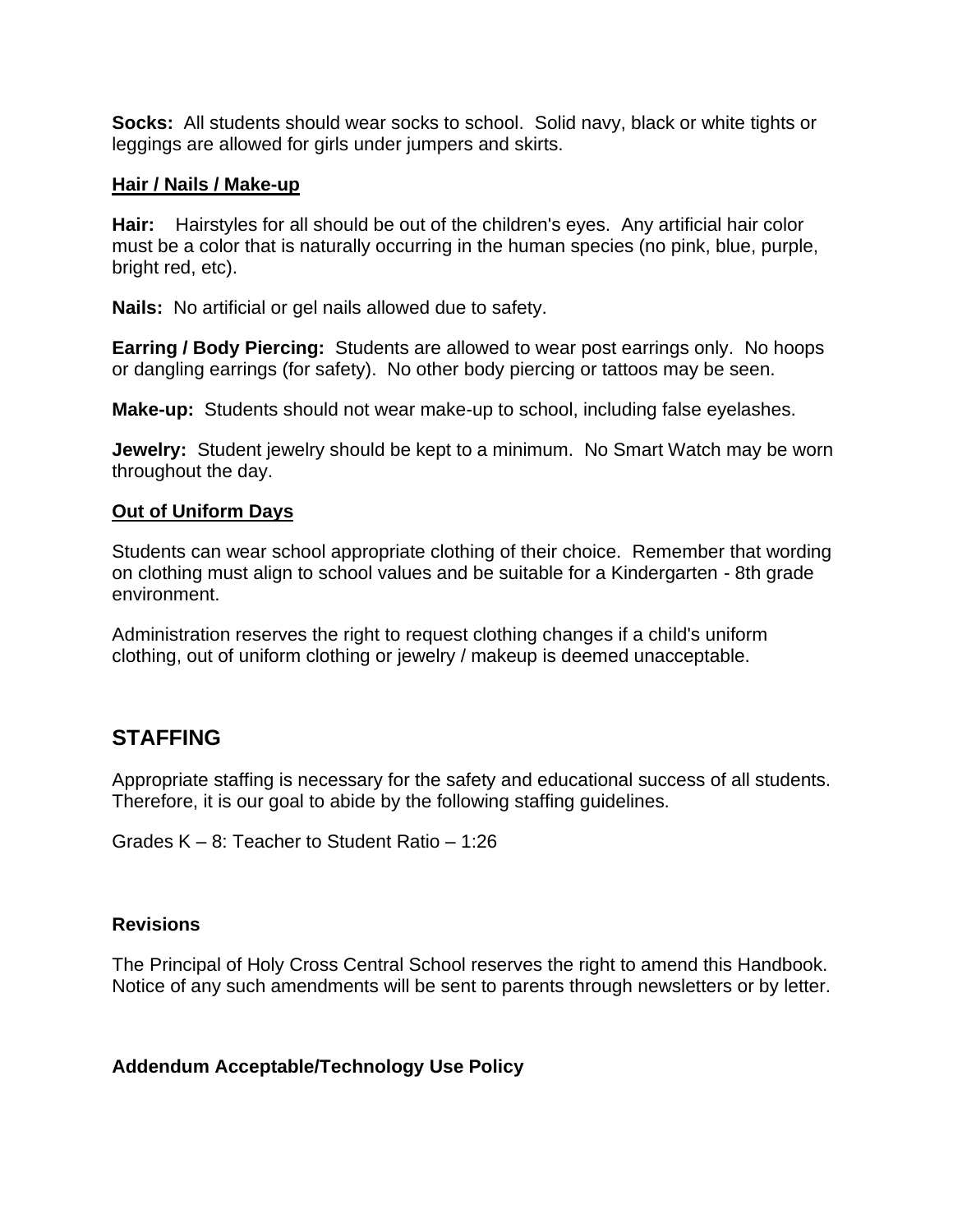#### **Introduction**

Holy Cross Central School recognizes that access to technology in school gives students greater opportunities to learn, engage, communicate, and develop skills that will prepare them for work, life, and citizenship. We are committed to helping students develop 21st-century technology and communication skills. To that end, we provide access to technologies for student and staff use.

This Technology Responsible Use Policy outlines the guidelines and behaviors that students are expected to follow when using school technologies or when using personally-owned devices on the school campus.

- Holy Cross Central School network is intended for educational purposes.
- All activity over the network or using school technologies may be monitored and retained.
- Access to online content via the network may be restricted in accordance with our policies and federal regulations, such as the Children's Internet Protection Act (CIPA).
- Students are expected to follow the same rules for good behavior and respectful conduct online as offline.
- Misuse of school resources or personal devices while connected to the school network can result in disciplinary action.
- Holy Cross Central School makes a reasonable effort to ensure students' safety and security online, but will not be held accountable for any harm or damages that result from use of school technologies.
- Users of the school network or other technologies are expected to alert Administrator, Technology staff or teacher immediately of any concerns for safety or security.

#### **Definition Authorized Users:**

- **Student:** any child 18 years or younger enrolled in Holy Cross Central School
- **Faculty/Staff:** any person who is employed by Holy Cross Central School, whether part-time or full-time, who provide instruction to students
- **School Network**: communications systems connecting two or more computers and their peripheral devices to exchange information and share resources, it includes wired and wireless
- **Internet:** includes both external and internal access of communications and data storage equipment, either owned or reserved for use by Holy Cross Central School.
- **Technologies Covered:** Holy Cross Central School may provide Internet access, desktop computers, mobile computers or devices, video-conferencing capabilities, online collaboration capabilities, message boards, email, and more. As new technologies emerge, Holy Cross Central School will attempt to provide access to them. The policies outlined in this document are intended to cover *all* **available technologies**, not just those specifically listed.

#### **Usage Policies**

All technologies provided by the school are intended for education purposes. All students are expected to use good judgment and to follow the specifics of this document as well as the spirit of it: be safe, appropriate, careful and kind; don't try to get around technological protection measures; use good common sense; and ask if you don't know.

#### **Web Access**

Holy Cross Central School provides its students with access to the Internet, including web sites, resources, content, and online tools. That access will be restricted in compliance with CIPA (Children's Internet Protection Act) regulations and school policies. Web browsing may be monitored and web activity records may be retained indefinitely.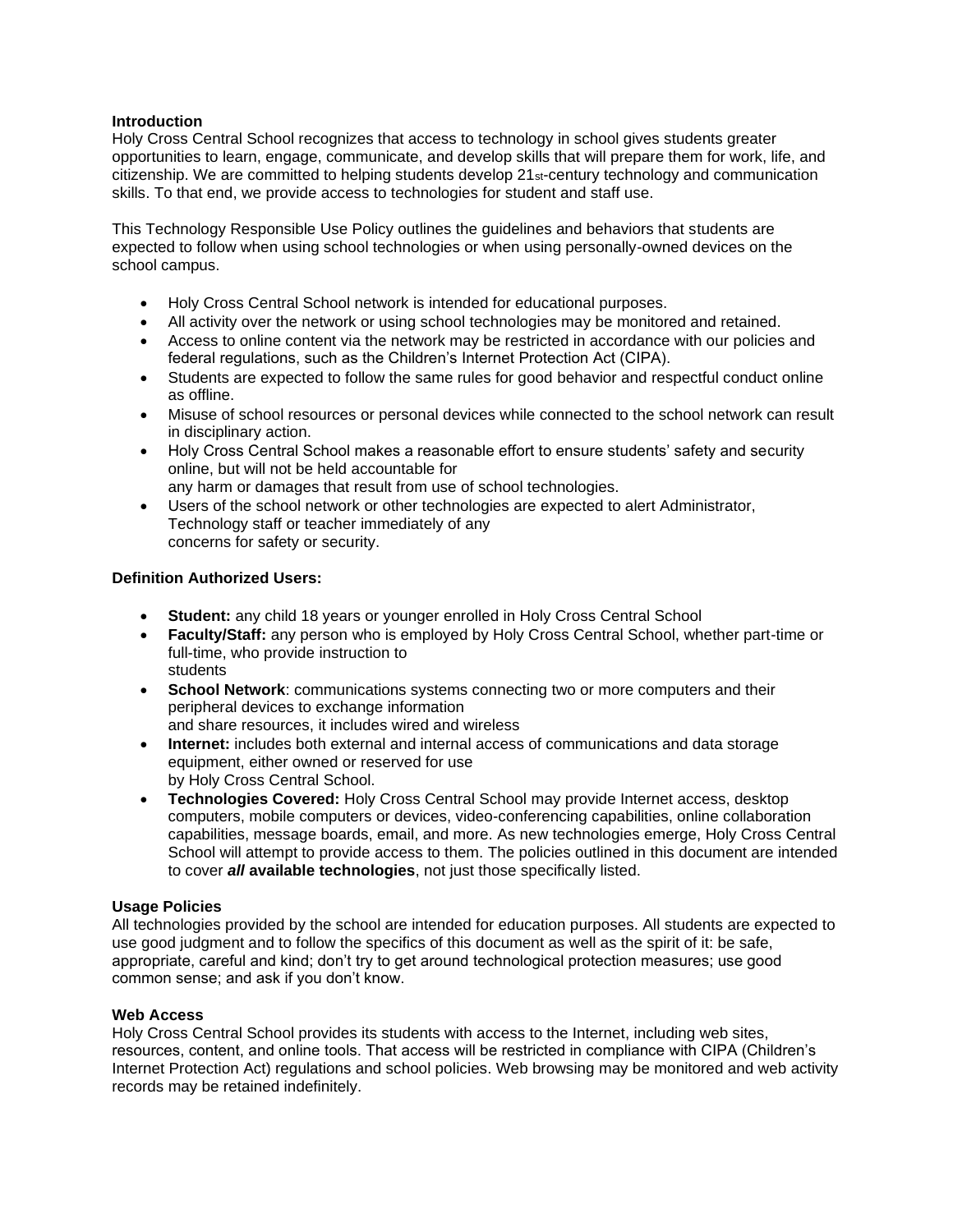Students are expected to respect that the web filter is a safety precaution, and should not try to circumvent it when browsing the Web. If a site is blocked and a student believes it shouldn't be, the student should follow school protocol to alert Technology staff or submit the site for review.

#### **Email**

Holy Cross Central School may provide students with email accounts for the purpose of school-related communication. Availability and use may be restricted based on school policies.

If students are provided with email accounts, they should be used with care. Students should not send personal information; should not attempt to open files or follow links from unknown or untrusted origin; should use appropriate language; and should only communicate with other people as allowed by the school policy or the teacher.

Students are expected to communicate with the same appropriate, safe, mindful, courteous conduct online as offline. Email usage may be monitored and archived.

#### **Social/Web/Collaborative Content**

Recognizing the benefits collaboration brings to education, Holy Cross Central School may provide students with access to web sites or tools that allow communication, collaboration, sharing, and messaging among users.

Students are expected to communicate with the same appropriate, safe, mindful, courteous conduct online as offline. Posts, chats, sharing, and messaging will be monitored by teachers and the sites will be protected from outside viewers. Students should be careful not to share personally-identifying information online.

#### **Mobile Devices Policy**

Holy Cross Central School may provide students with mobile computers or other devices to promote learning outside of the classroom. Students should abide by the same acceptable use policies when using school devices off the school network as on the school network.

Students are expected to treat these devices with extreme care and caution; these are expensive devices that the school is entrusting to your care. Students should report any loss, damage, or malfunction to the Technology staff immediately. Students may be financially accountable for any damage resulting from negligence or misuse.

Use of school-issued mobile devices off the school network may be monitored.

#### **Personally-Owned Devices Policy**

Holy Cross Central School may choose to allow students to bring personally owned devices to use in the classroom after it has been approved by the Administrative staff. Students should keep personally-owned devices (including laptops, tablets, e-readers, smart phones, and cell phones) turned off and stored in the appropriate area (the office) during school hours unless as instructed by a teacher or staff for educational purposes or in the event of an emergency.

Students are expected to follow the same code of conduct for use of personally owned devices on Holy Cross Central School campus or at other functions, whether on or off property, related to the Holy Cross Central School.

#### **Security**

Students are expected to take reasonable safeguards against the transmission of security threats over the school network. This includes not opening or distributing infected files or programs and not opening files or programs of unknown or untrusted origin.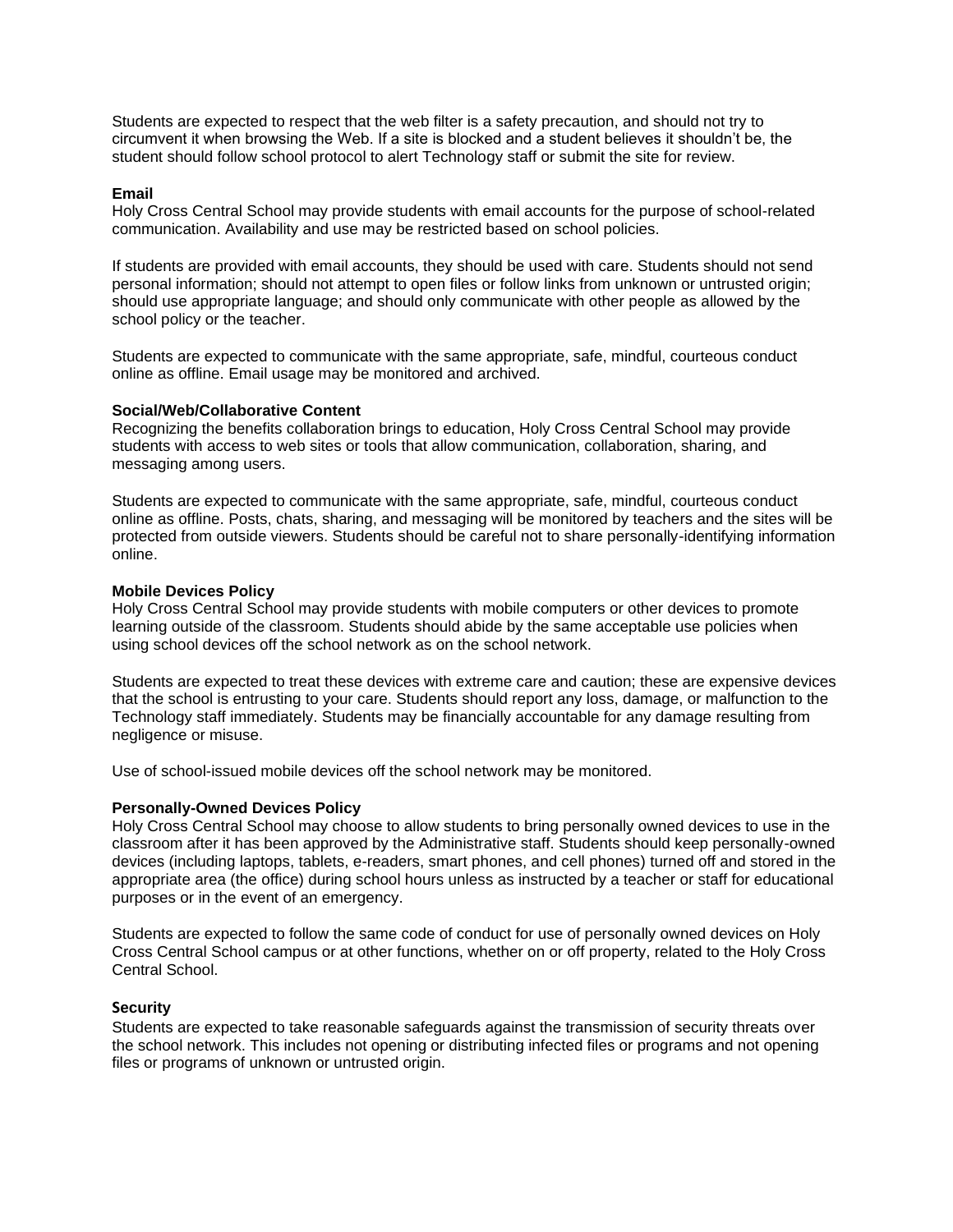If you believe a computer or mobile device you are using might be infected with a virus, please alert the teacher. Do not attempt to remove the virus yourself or download any programs to help remove the virus.

#### **Downloads**

Students should not download, attempt to download, or run .exe programs or any other executable programs over the school network or onto school resources without express permission from the Administrative staff.

Students may be able to download other file types, such as images of videos. For the security of our network, download such files only from reputable sites, and only for education purposes.

#### **Netiquette**

Students should always use the Internet, network resources, and online sites in a courteous and respectful manner.

Students should also recognize that among the valuable content online is unverified, incorrect, or inappropriate content. Students should use trusted sources when conducting research via the Internet.

Students should also remember not to post anything online that they wouldn't want parents, teachers, or future colleges or employers to see. Once something is online, it's out there—and can sometimes be shared and spread in ways you never intended.

#### **Plagiarism**

Students should not plagiarize (or use as their own, without citing the original creator) content, including words or images, from the Internet. Students should not take credit for things they didn't create themselves, or misrepresent themselves as an author or creator of something found online. Research conducted via the Internet should be appropriately cited, giving credit to the original author.

#### **Personal Safety**

Students should never share personal information, including phone number, address, social security number, birthday, or financial information, over the Internet without adult permission. Students should recognize that communicating over the Internet brings anonymity and associated risks, and should carefully safeguard the personal information of themselves and others. Students should never agree to meet someone they meet online in real life without parental permission.

If you see a message, comment, image, or anything else online that makes you concerned for your personal safety, bring it to the attention of an adult (teacher or staff if you're at school; parent if you're using the device at home) immediately.

#### **Cyber Bullying**

Cyber bullying will not be tolerated. Harassing, dissing, flaming, denigrating, impersonating, outing, tricking, excluding, and cyber stalking are all examples of cyberbullying. Don't be mean. Don't send emails or post comments with the intent of scaring, hurting, or intimidating someone else.

Engaging in these behaviors, or any online activities intended to harm (physically or emotionally) another person, will result in severe disciplinary action and loss of privileges. In some cases, cyberbullying can be a crime. Remember that your activities are monitored and retained.

#### **Examples of Acceptable Use**

I will:

- ✓ Use school technologies for school-related activities.
- $\checkmark$  Follow the same guidelines for respectful, responsible behavior online that I am expected to follow offline.
- $\checkmark$  Treat school resources carefully, and alert staff if there is any problem with their operation.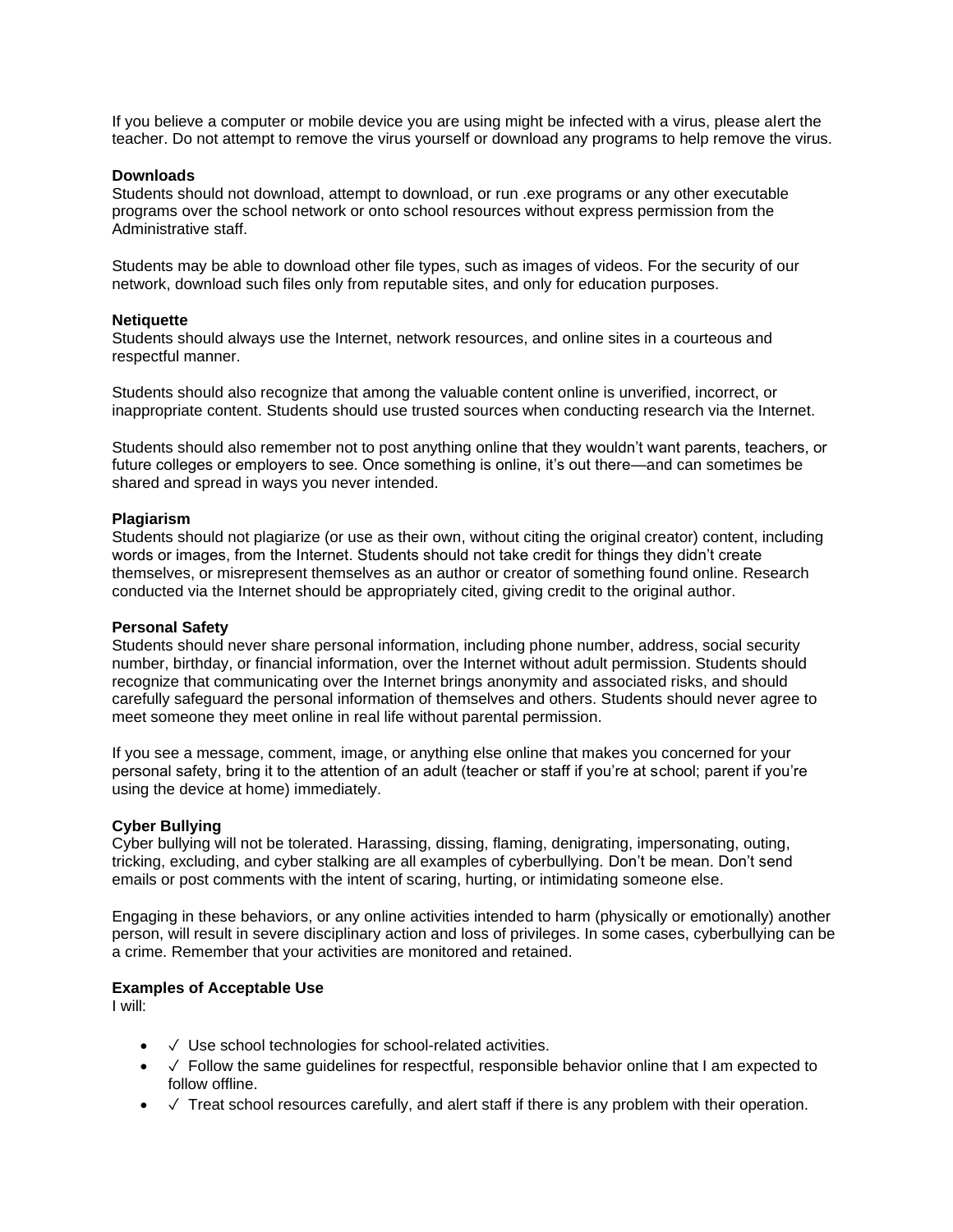- $\checkmark$  Encourage positive, constructive discussion if allowed to use communicative or collaborative technologies.
- $\checkmark$  Alert a teacher or other staff member if I see threatening, inappropriate, or harmful content (images, messages, posts) online.
- $\sqrt{\ }$  Use school technologies at appropriate times, in approved places, for educational pursuits.
- $\sqrt{\ }$  Cite sources when using online sites and resources for research.
- $\sqrt{\ }$  Recognize that use of school technologies is a privilege and treat it as such.
- $\sqrt{\ }$  Be cautious to protect the safety of myself and others.
- $\sqrt{\phantom{a}}$  Help to protect the security of school resources. \*This is not intended to be an exhaustive list. Students should use their own good judgment when using school technologies.

#### **Examples of Unacceptable Use**

I will **not**:

- $\sqrt{2}$  Use school technologies in a way that could be personally or physically harmful.
- ✓ Attempt to find inappropriate images or content.
- ✓ Engage in cyberbullying, harassment, or disrespectful conduct toward others.
- $\sqrt{ }$  Try to find ways to circumvent the school's safety measures and filtering tools.
- ✓ Use school technologies to send spam or chain mail.
- ✓ Plagiarize content I find online.
- ✓ Post personally-identifying information, about myself or others.
- ✓ Agree to meet someone I meet online in real life.
- ✓ Use language online that would be unacceptable in the classroom.
- ✓ Use school technologies for illegal activities or to pursue information on such activities.
- ✓Attempt to hack or access sites, servers, or content that isn't intended for my use.

\*This is not intended to be an exhaustive list. Students should use their own good judgment when using school technologies.

#### **8.0 Internet Safety Plan**

- √ The internet filtering solution controls access by minors to inappropriate matter on the Internet and the World Wide Web and restricts access to materials that may be harmful to minors
- √ Policies and procedures are in place that covers category blocking, automated weekly reports on internet activity, and identification of emerging threats
- $\checkmark$  Faculty provides internet safety instruction integrated in their curriculum or as part of a technology class that covers appropriate online behavior, including interacting with other individuals on social networking sites and in chat rooms and cyber bullying
- ✓ Technology Acceptable Use Policy and Internet Safety Plan will be published in the parent/student handbook
- •

#### • **Limitation of Liability**

- ✓ Holy Cross Central School will not be responsible for damage or harm to any personal devices, files, data, or hardware brought to the school by students.
- $\checkmark$  While Holy Cross Central School employs filtering and other safety and security mechanisms, and attempts to ensure their proper function, it makes no guarantees as to their effectiveness.
- $\checkmark$  Holy Cross Central School will not be responsible, financially or otherwise, for unauthorized transactions conducted over the school network.